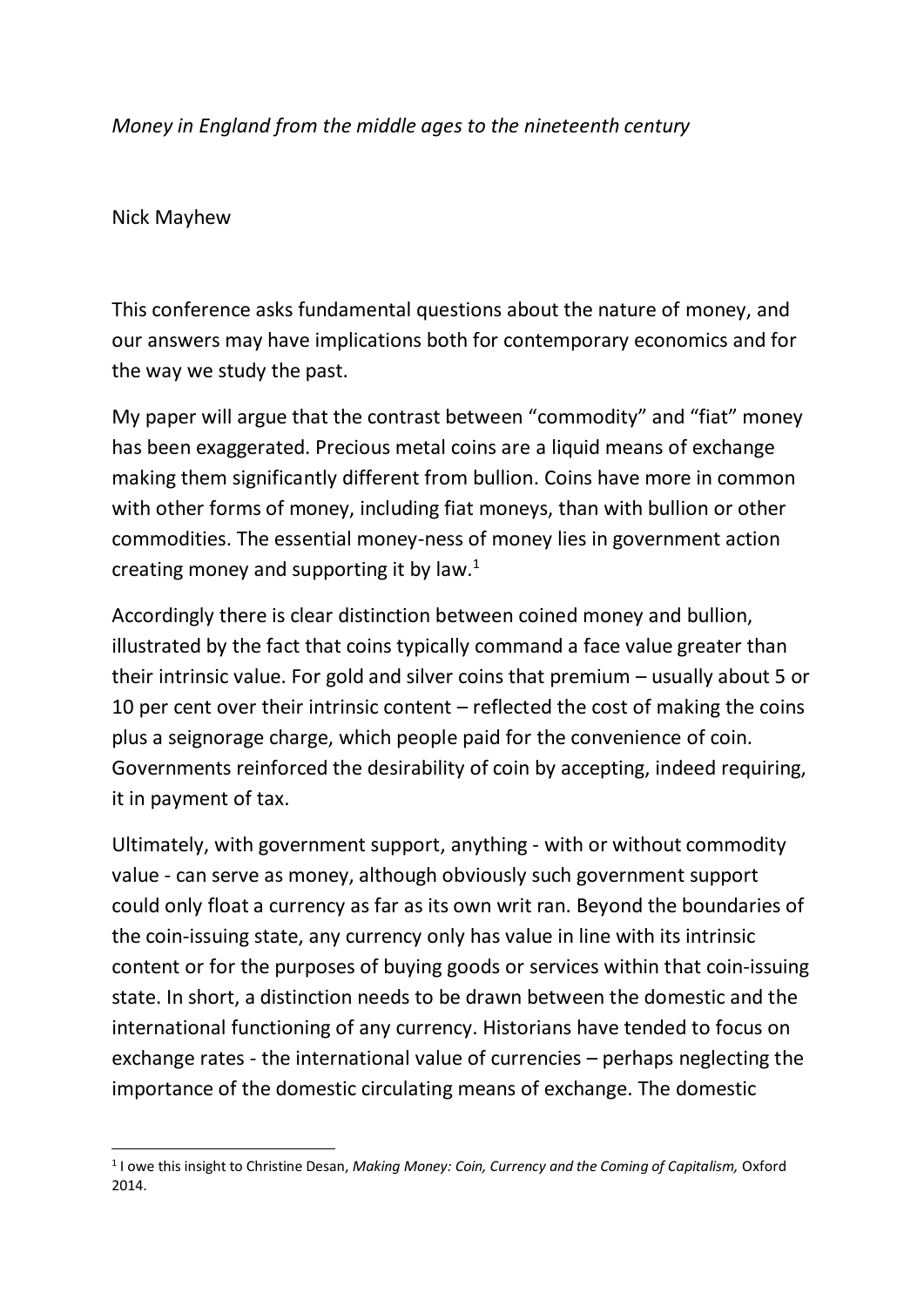economy and price structure were governed by the internal valuation of money.

Evidence in support of these propositions will be drawn from the history of the English currency. I hope to show that bullion-based money was no more immune to monetary problems than fiat money. Concentrating too much on the physical form which money takes can divert attention from how money actually behaves. It also has implications for modern historical practice. Converting nominal prices to their silver weight equivalent may facilitate international price comparison, and an understanding of intrinsic content does inform our understanding of currencies. But this paper seeks to demonstrate that the widespread practice of converting prices or wages to equivalent weight of silver in order to compare standards of living is both philosophically and historically unsound.

Much comparative work on international price and wage history has involved the conversion of different currencies to their silver weight,  $2$  and this process is also thought to simplify comparison over time when intrinsic content may have varied.<sup>3</sup> However, this methodology extracts the raw historical data from its context, distances historians from the usual practice of the time, and can lead to a fundamental misunderstanding of the nature of money.

Moreover, while an appreciation of the intrinsic content of historical currencies can be useful, the conversion of nominal prices and wages to their silver weight equivalents has no bearing whatever on the international comparison of standards of living, which are based on the *ratio* of prices to wages. That ratio is entirely independent of the currencies involved, so conversion to silver weight is completely unnecessary. The time and energy

<sup>1</sup> <sup>2</sup> For recent examples of conversions to silver weight see for example, Robert C. Allen, 'The Great Divergence in European Wages and Prices from the Middle Ages to the First World War', *Explorations in Economic History* 38, 2001, pp.411-447, and Kenneth Rogoff, Kenneth A. Froot and Michael Kim, 'The Law of One Price over Seven hundred Years', IMF Working paper WP/01/174 (2001).

<sup>&</sup>lt;sup>3</sup> The conversion of currencies to their silver weight equivalent can usefully measure the extent of debasements, though it is important to recognise that silver is not itself a measure of unchanging value. In periods of heavy debasement contemporaries and historians do need to measure the degree of mutation. The French debasements of the fourteenth and fifteenth centuries gave rise to the *pied de monnaie*, which indicated the intrinsic content of each issue, but such arrangements were not required unless money lost touch with the open market price of bullion. Harry Miskimin, an authority on French mutations, makes the case for silver weight calculations in 'Silver, not sterling: a comment on Mayhew's velocity', *EcHR,* XLIX, 2 1996, pp.358-60, while I put an alternative view in 'Sterling, not silver: a reply to Prof. Miskimin', *EcHR,* XLIX, 2 1996, p.361.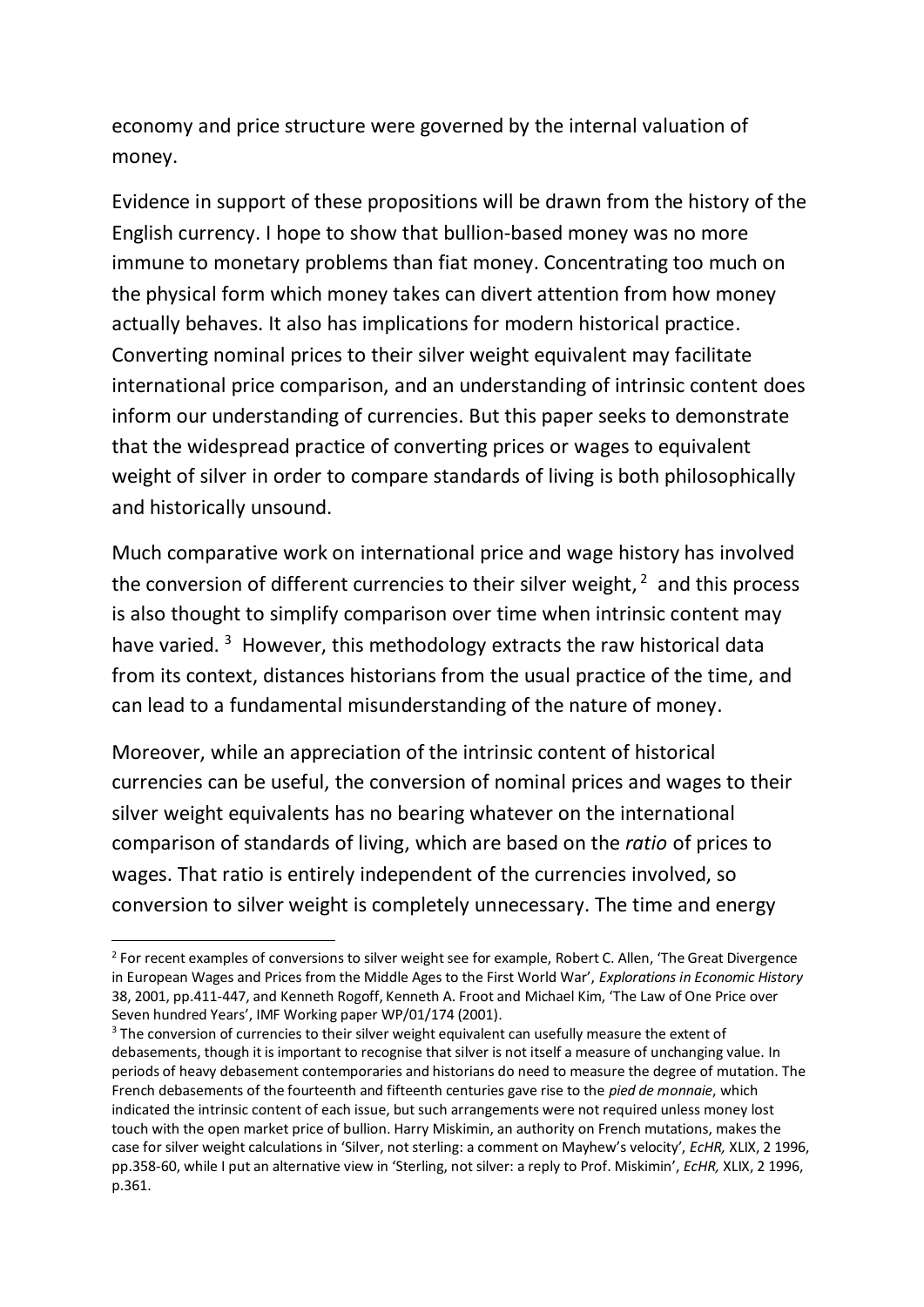expended on such calculations would be better spent improving our nominal price and wage data, which may not always be adequate to support the conclusions based upon it.<sup>4</sup>

Finally it needs to be firmly understood that the mint prices for silver, on which conversions are based, are not the same as market prices from which they can often diverge very significantly. 5

# **Nominalism**

1

In the first place it should be noted that coin in medieval and early modern England (and much of Europe) ordinarily passed within the kingdom at its nominal face value (by tale) as defined by government, rather than by weight. The model in Sargent and Velde's important work *The Big Problem of Small Change* is founded on the assumption that coins of a given denomination circulate by tale.<sup>6</sup> They trace the evolution of medieval law from Roman and canon law origins, which gradually came to treat intrinsic content as paramount,<sup>7</sup> through to the later middle ages when the importance of the face value of money of account began to be recognised, to a marked shift in the sixteenth century and thereafter when they found the value of money to be legally determined by government.

Sargent and Velde's principal interest lies in the development of small denominations with a face value set above their intrinsic content, and their focus is largely on continental Europe. In England, however, the right of government to determine the value of money is apparent from before the Conquest. In ninth-century Northumbria base *stycas* circulated by government fiat till the Viking invasions rendered them worthless, while in southern England Anglo-Saxon kings asserted their right to vary the intrinsic content of

<sup>&</sup>lt;sup>4</sup> It may be noted that the term 'nominal price' has sometimes been used to include silver equivalent conversions. In this paper I distinguish between nominal prices and silver conversions based on them. For the avoidance of doubt I generally refer to nominal or face value or money of account prices and wages.

<sup>&</sup>lt;sup>5</sup> This is one of a number of problems besetting general equilibrium theory in which a' numeraire good' allows the market prices of all goods to be expressed relative to one good, which might be silver, gold, wheat etc. Determining the fluctuating market price of the numeraire good may be highly problematic.

<sup>6</sup> Thomas J. Sargent and François R. Velde, *The Big Problem of Small Change,* Princeton 2002, pp.17, 24 (citing Adam Smith in support) and 37.

<sup>7</sup> However, it may be that such legal opinion merely railed against governments' continuing assertion of their right to set the content and value of their money.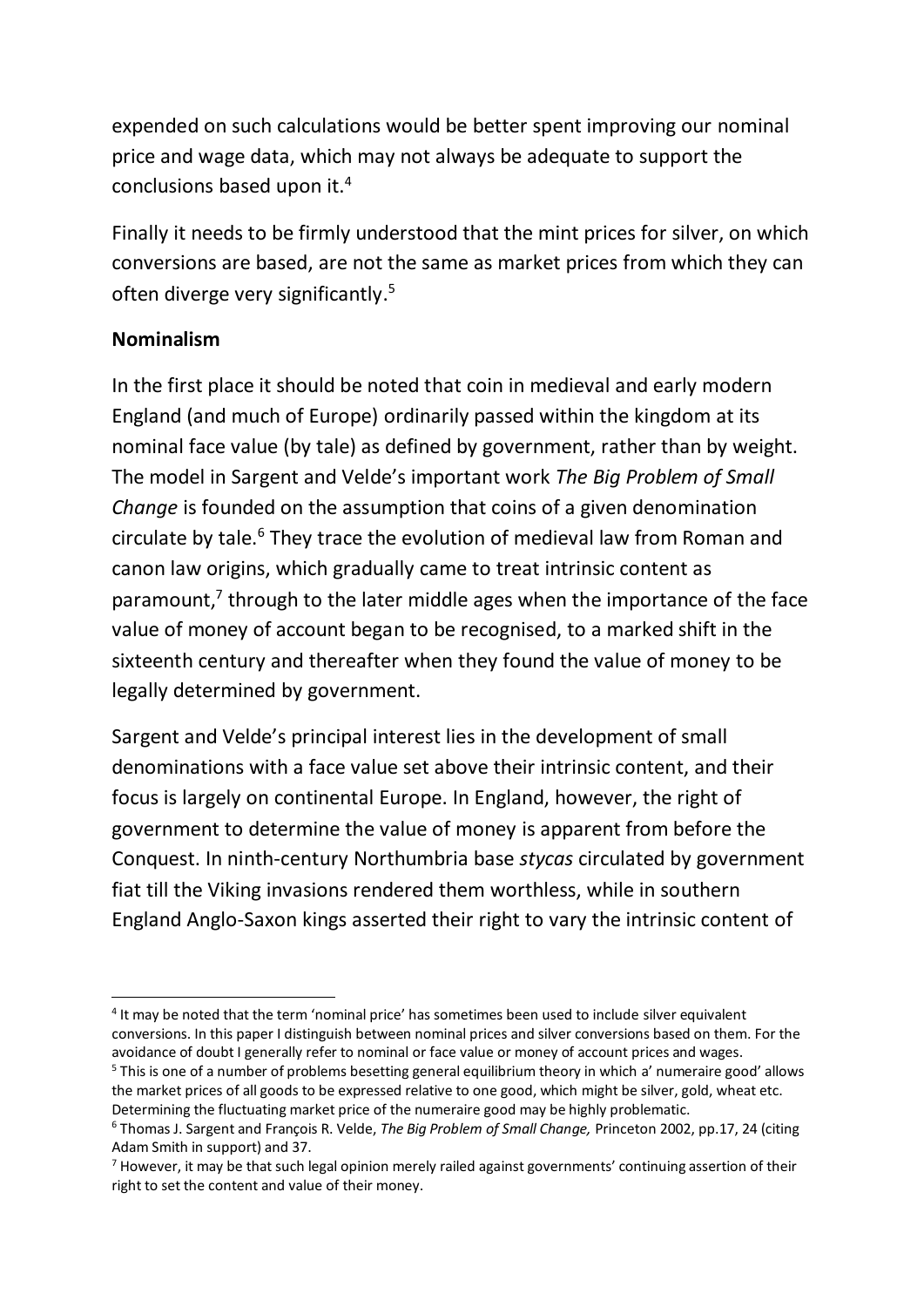their pennies without a change in face value.<sup>8</sup> Of course Anglo-Norman kings exploited concerns about the intrinsic value of coin in order to justify the exaction of supplementary payments by the Exchequer.<sup>9</sup> On rare occasions Plantagenet government permitted, or even encouraged the weighing of coins by the public.<sup>10</sup> After the introduction of gold coinage in England the greater value of individual pieces made them more likely to be weighed,<sup>11</sup> but the value of the sterling currency was still set by government; refusing the king's coin at the value he set on it was a punishable offence.<sup>12</sup>

Christine Desan's forthcoming study of the English law and practice pertaining to monetary payments and obligations<sup>13</sup> distinguishes between the Justinian Code, which affirmed the right of government to set the value of money, and later glosses which tried to deal with the realities of debased coin. It is these glosses and the arguments of canon lawyers, which Sargent and Velde find in the theory and practice of continental Europe. England, however, was different, as Desan shows: there money remained strong as governments generally funded their activities through taxation rather than debasement, and English kings retained a strong hold on the coinage, including the right to determine the value of the coinage and of the money of account, irrespective of its intrinsic value. Because English kings generally maintained the intrinsic content of the coinage, there was less occasion to challenge their right to manage the currency. The courts repeatedly confirmed that the nature and value of money was determined by the crown rather than by its intrinsic content.

Desan's full length review of this question affirms the practice of nominalism in England. The courts were particularly likely to rule on this question at times of

<sup>-</sup><sup>8</sup> On stycas, 'the first substantial base-metal coinage in the post-Roman West', see for example Rory Naismith, *Money and Power in Anglo-Saxon England,* Cambridge 2012, p. 247. On weight variations see H. B. A. Petersson, *Anglo-Saxon Currency,* Lund 1969, though the interpretation of these variations remains a matter of debate.

<sup>9</sup> C. Johnson (ed.) *The Course of the Exchequer,* London, 1950.

<sup>&</sup>lt;sup>10</sup> King John issued coin weights to allow the people to verify the weight of circulating coin in order to combat clipping and justify the recoinage of worn coin. N. Mayhew in C. E. Challis (ed.), *A New History of the Royal Mint,* Cambridge 1992, pp.97-8.

 $11$  In 1421 Henry V's government made weights and scales available at a price, to enable the weight of gold coins, afflicted by an epidemic of clipping, to be checked. See Martin Allen, *Mints and Money in Medieval England,* Cambridge 2012, pp.151-2 and 285-6.

<sup>12</sup> Nicholas Mayhew, *Sterling. The History of a Currency,* Penguin London, 1999, pp.49-50 for the royal enforcement of its currency values during and after the Tudor debasements.

<sup>&</sup>lt;sup>13</sup> Desan, op. cit.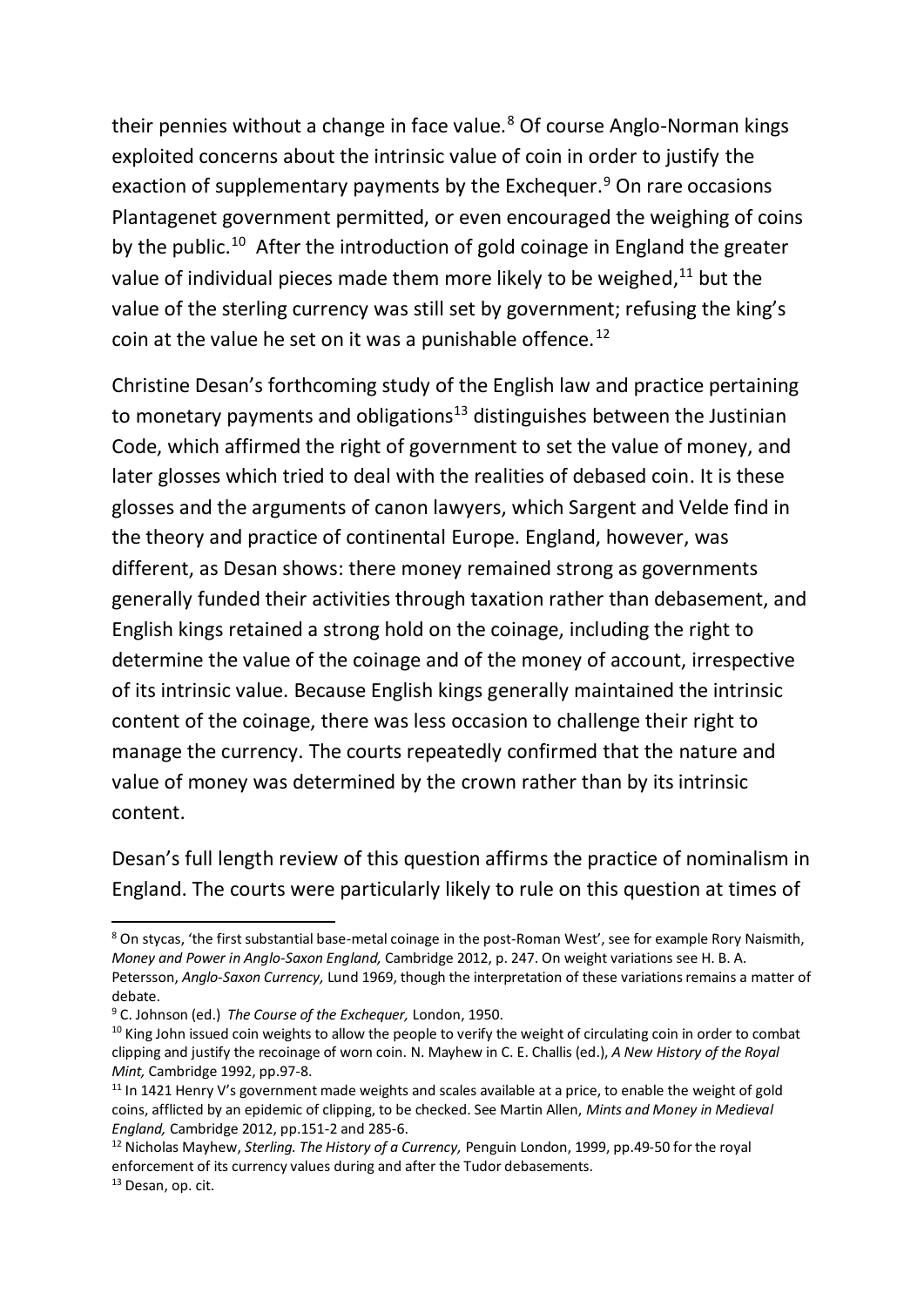recoinage, when earlier issues were demonetised. Common law required that coin be taken at its nominal or face value: the writ of debt identified the count of money, not the weight of silver, as the medium that settled obligations. Desan cites a series of judgements beginning with Paveley vs Basset in 1250. The early thirteenth century *Laws and* Customs attributed to Bracton distinguished between coined money which went by count and other items which went by weight or by measure. $14$  Cases resolving the difficulties caused by crockards and pollards around 1300 confirm the right of the crown to determine the face value of coin, independently of its intrinsic content.

From the 1340s English money was gradually devalued in a series of steps which cut the silver weight of the currency in line with the rising international value of silver. This process prompted parliamentary comment and some legal disputes, but the courts consistently upheld the rights of the crown to determine the value and content of the money, even when that right was abused by Henry VIII. The most celebrated judgement, handed down by the Privy Council in 1605, affirmed the right of Elizabeth to debase the Irish currency. <sup>15</sup> Despite all these reductions in the intrinsic value of the coinage, prices and debts were still set and met in money of account. Desan writes, 'The vocabulary thus identified the substantive obligation of debt with an abstract monetary value [eg solidus or libra], not a weight.<sup>'16</sup> Though the weight of the English penny fell from about 22 grains of sterling silver in the early fourteenth century to about 7.7grains in the early seventeenth century, the penny remained a penny regardless of its weight.<sup>17</sup>

Accordingly, within the kingdom money generally passed at its nominal, face value (by tale), rather than by weight. Apart from the implied challenge to the royal prerogative, regular weighing and/or assaying of payments by the public would have been enormously time-consuming and inconvenient, and would

1

<sup>14</sup> Desan, op. cit., Chapter 2, TSp25. See also *Fleta,* and Pluncknett, *Common Law.* Law Year Books for 1310 and 1321 confirm the distinction between things like money which are numbered, as distinct from other commodities which are weighed or measured: Desan, Ch 2, TSp30.

<sup>15</sup> See also David Fox, 'The *Case of Mixt Monies*: Confirming Nominalism in the Common Law of Monetary Obligations', *Cambridge Law Journal,* 70(1), March 2011, pp.144-174.

<sup>&</sup>lt;sup>16</sup> Desan, op. cit., Chapter 2, TSp. 24. The pound of 240 pennies had long parted company with the pound weight.

<sup>&</sup>lt;sup>17</sup> In 1504 for example Parliament explicitly confirmed the legitimacy of all silver pennies with the king's stamp. Throughout the middle ages clipped money could exceptionally be legally refused, though in practice much passed unchallenged.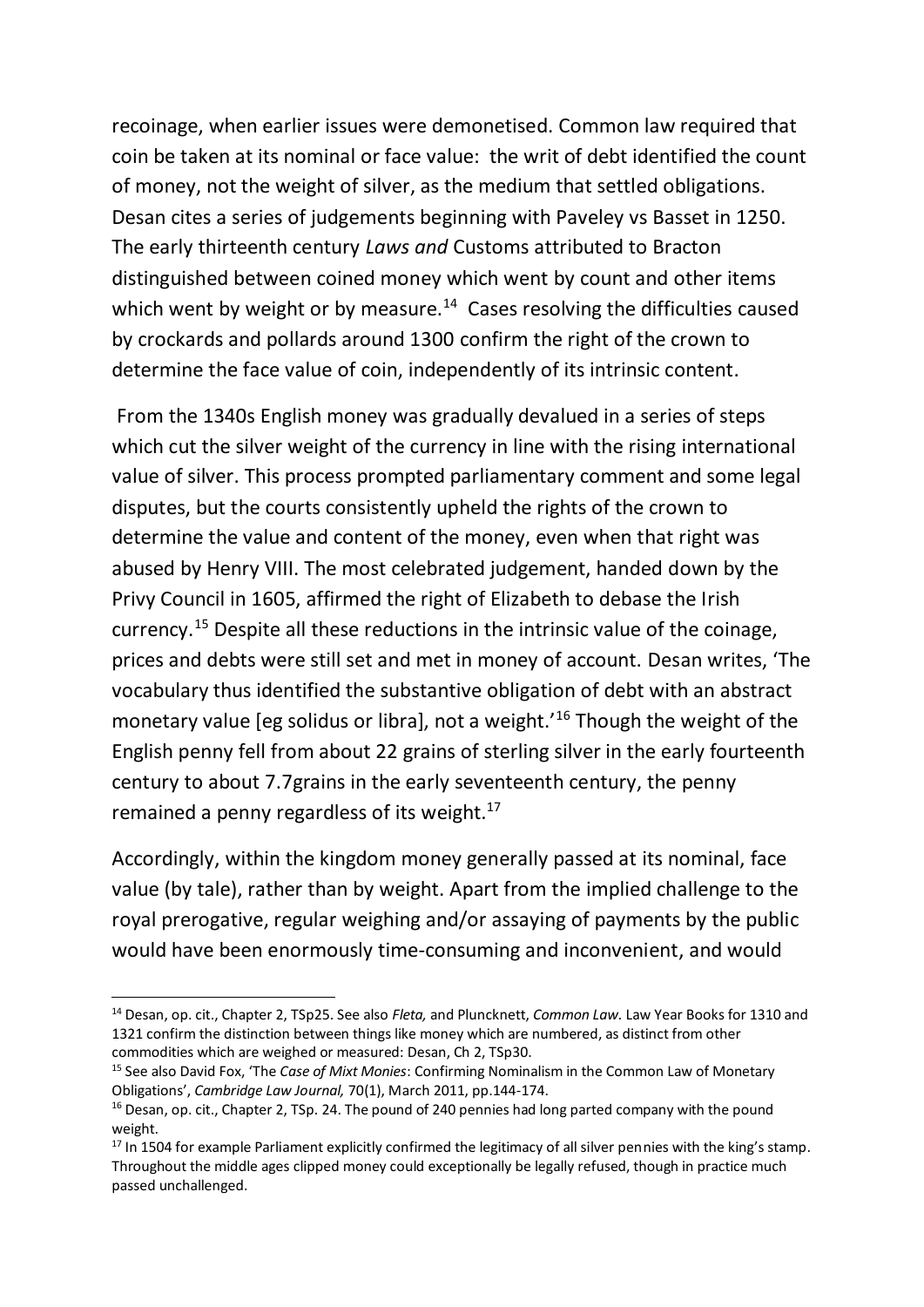have destroyed much of the utility of coin. If payments had been consistently weighed neither debasement nor clipping would have occurred, since both processes depend for their profit on the acceptance of the debased or clipped coin at face value. Yet we know the weight of the medieval English currency was officially reduced on four principle occasions,<sup>18</sup> while illegal clipping certainly occurred, shaving silver from individual coins which were then passed in payment at their face value.

England thus maintained the established principle of nominalism, prioritising the role of government in fixing the nominal, face value of the currency. Elsewhere in Europe repeated bouts of severe debasements gave the courts, and particularly the Church, a real interest in protecting the value of rents and other debts.<sup>19</sup> Yet, as Sargent and Velde show, from the sixteenth century onwards the use of moneys of account, and the legitimate need of government to be able to issue small change with a face value in excess of its intrinsic content, was increasingly recognised in the continental courts.

So despite occasional exceptions, money passed in its own territories by tale at the face value set on it by government. That valuation was by no means necessarily accepted abroad. Sovereigns regularly scrutinized the intrinsic content of foreign coin within their kingdoms and set a value of such coin accordingly. Thus exchange rates between currencies were closely based on intrinsic content, but domestic prices and wages were necessarily expressed in terms of the local currency at values set by the local government. <sup>20</sup>

# **Actual and theoretical intrinsic content of currency**

<sup>1</sup> <sup>18</sup> In this paper the term debasement is used to refer to any downward alteration in the intrinsic content of coin, whether achieved by reduced weight, reduced fineness of metal, or both. The weight of English coin was significantly reduced in 1351, 1412, 1464, and 1526, but these reductions reflected the rising international price of precious metals and did not result in rising prices. By contrast the debasements of 1542 to 1551 imposed highly inflated face values on coins of increasingly reduced intrinsic content.

 $19$  The debasements of fourteenth- and fifteenth-century France were intended to generate royal profits to finance war, and sharply reduced the intrinsic content of the currency. There is an important distinction to be made between monetary changes which merely followed the international bullion price and those which very severely over-valued the silver content in the currency. The French *mutations* provoked the indignant complaints of Nicolas Oresme, *De Moneta.*

<sup>&</sup>lt;sup>20</sup> In Scotland and on the continent foreign coins were given a face value in terms of the local currency at which their circulation was permitted. Such tolerance was only exceptionally offered to foreign coin in England.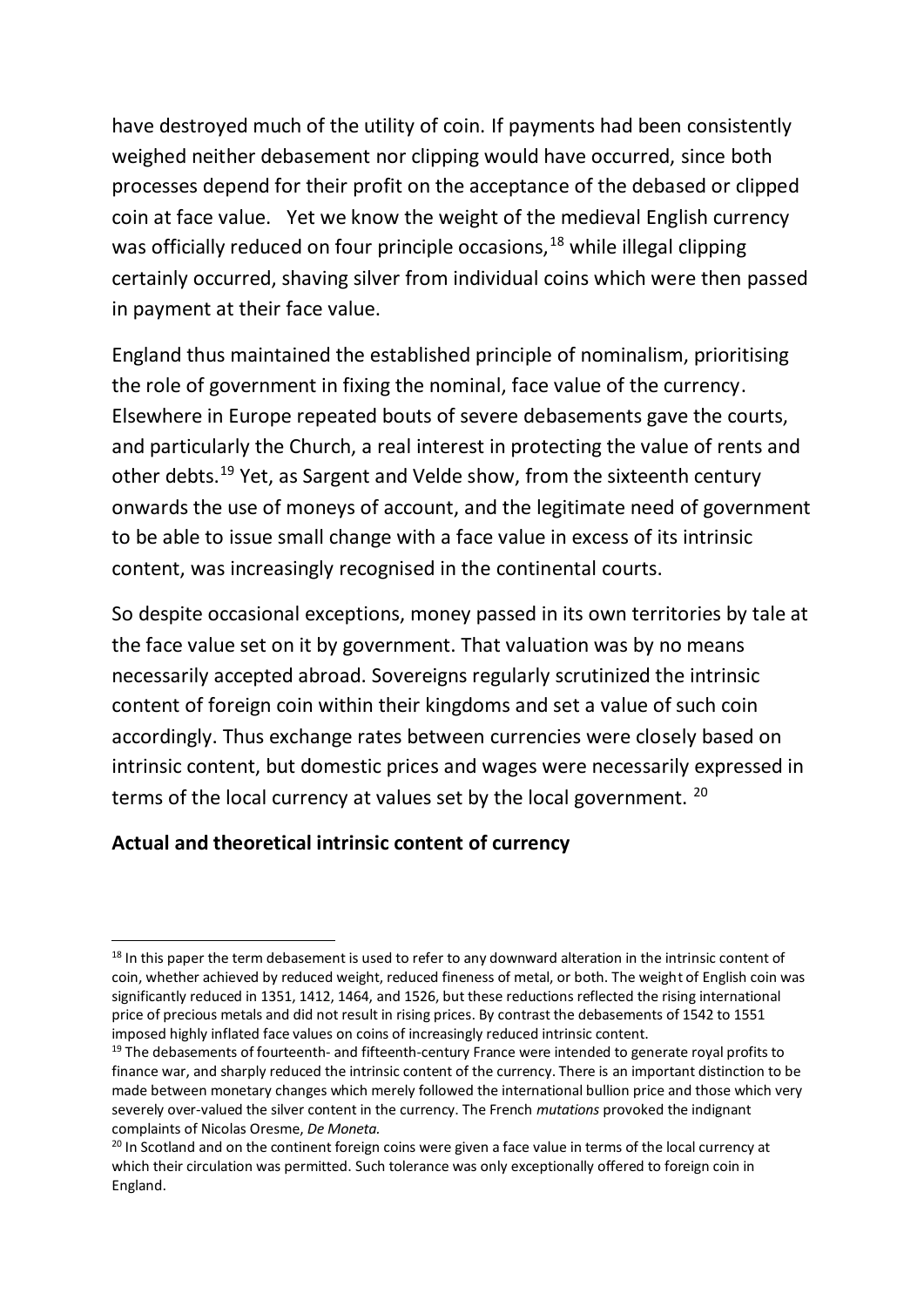This principle of nominalism, long established in England, and certainly adopted elsewhere from the later middle ages, should remind us that coins commonly passed domestically at a face value only loosely connected to their intrinsic content. Indeed historians seem to have been more preoccupied with the intrinsic content of the currency than were the domestic users of that currency. The English coinage in the late seventeenth and eighteenth century demonstrates how far the silver currency might drift from its theoretical intrinsic value while remaining in circulation at its face value. Since this means that the theoretical weights on which historians base their estimates of intrinsic content were often invalid, it is worth exploring how this occurred in a little more detail.

From the restoration of Charles II until the Napoleonic wars the theoretical English mint valuation of silver fell well below that prevailing internationally. The debasements of Henry VIII and Edward VI had left England with a horror of any kind of alteration of the currency. Accordingly whenever enhancing the value of silver was again considered in England, it was rejected.<sup>21</sup> This mentality prevented the English mint from responding to the rising world price of silver in the later seventeenth century, when rising demand for silver exceeded rising supply. Consequently silver output from the London mint dwindled, while such full weight silver coin as could be found was increasingly likely to be carried abroad to the Continent and beyond where silver was more highly prized.<sup>22</sup> In the absence of new English silver coin the domestic currency consisted of old worn silver of increasingly light weight.

This state of affairs was fully recognized at the time, and led to the famous Lowndes-Locke debate about possible solutions. It was universally recognized

<sup>1</sup> <sup>21</sup> In 1625-6 Sir Robert Cotton persuaded the Privy Council to abort a plan for recoinage just as it began to be implemented. See W.A. Shaw, *Select Tracts and Documents Illustrative of English Monetary History, 1626-1730* (London, 1896, reprinted 2009)

For a contemporary discussion of the Irish debasement of 1603, which did take place, see 'Sir Roger Wilbraham's diary' ed. H.S. Scott, printed in *Camden Miscellany X* (Camden Society, 3rd series, IV), published London, 1902. I am most grateful to Simon Healy for these references. It is interesting that Charles I did not debase in order to escape from his financial and political difficulties. Ireland, however, was a different matter: see above, p.\*, The Case of the mixt moneys.

<sup>&</sup>lt;sup>22</sup> Mayhew, 'Silver in England 1600-1800: Coinage Outputs and Bullion Exports from the Records of the London Tower Mint and the London Company of Goldsmiths' in John H . Munro (ed.) *Money in the pre-Industrial World: Bullion, Debasements and Coin Substitutes,* London 2012, shows how silver in England was shared between the Mint, the goldsmiths and the East India Company. If the Mint failed to match the price for silver offered elsewhere in London, it came to strike only gold and copper.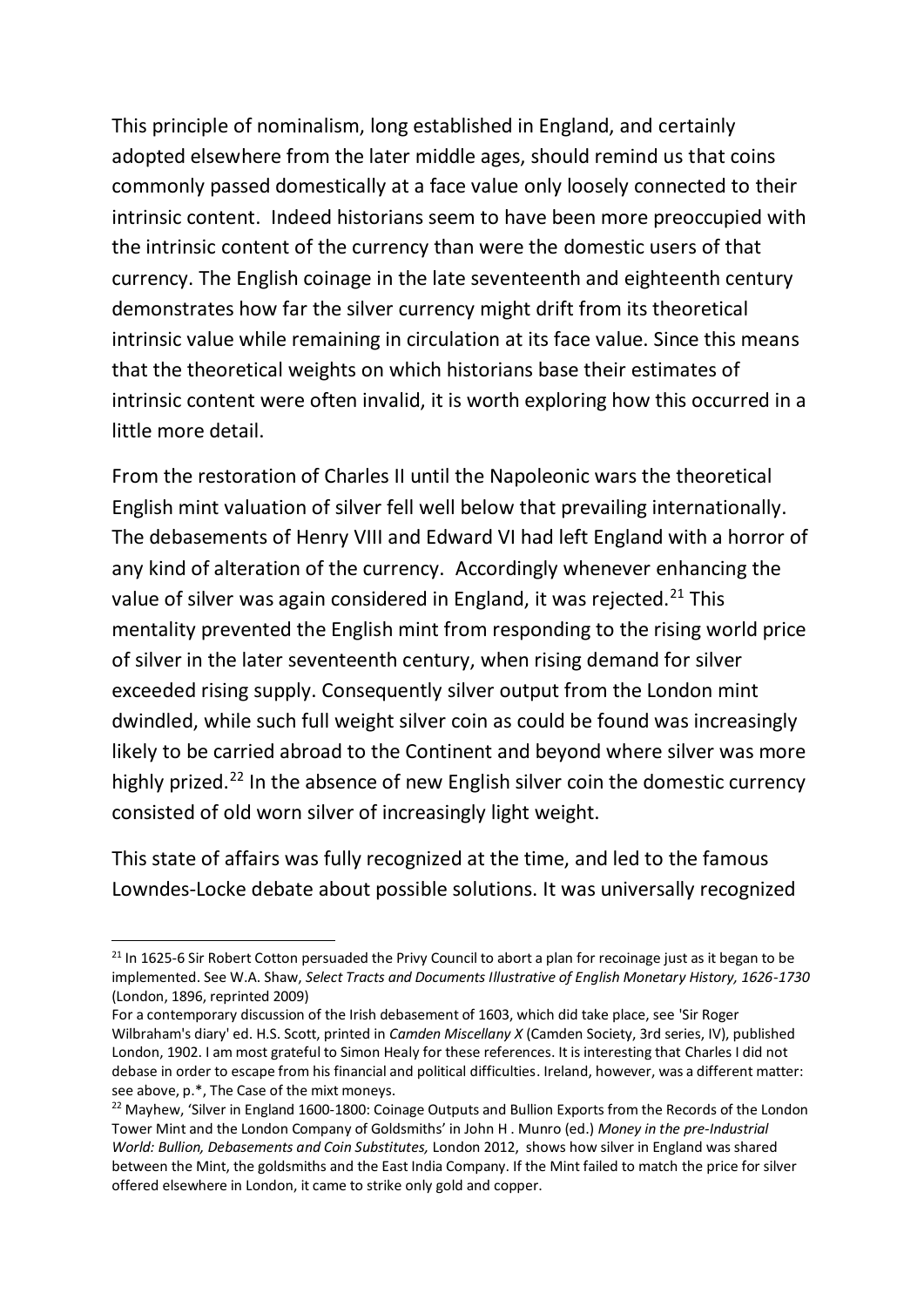by the 1690s that reform and recoinage were required; the argument hinged on whether England should recognize the internationally rising price of silver by reducing the weight of its own silver coinage.<sup>23</sup> This was the course proposed by Lowndes, who pointed out that similar reductions in the weight of sterling had successfully been carried out repeatedly in the later middle ages. Locke, however, energetically opposed such a policy, and his arguments won the day. Accordingly the great recoinage of 1696 replaced the worn silver currency with new silver, at the full old weight, which more or less immediately left the country. Not only was full weight English silver coin likely to be carried abroad to regions where it enjoyed a higher price; in the eighteenth century the uncompetitive English mint price offered for silver bullion ensured that pitifully small quantities of silver were brought in for sale to the Mint.<sup>24</sup> In short, silver coin became extremely scarce and worn in eighteenth-century England. This demonstrates that currencies can be too strong – having too high an intrinsic content – as well as too weak. While much attention is rightly paid to the evils of debasement, over-valuing the currency or undervaluing silver can also create severe difficulties. Tying the currency to bullion does not allow governments to escape the difficult task of setting the value of their currency.

The fact that the actual silver content of the eighteenth-century English currency was below its theoretical content, means that converting English prices and wages to their theoretical legal weight of silver perpetrates an historical fiction. Payments were increasingly likely to be made in gold, copper, or by credit of one sort or another, and such silver as was to be found was accepted at a face value well above its actual weight. For most of the eighteenth century the actual silver weight of the circulating coinage was well below the weight at which the Mint struck it, but the problem was already evident before the Great Recoinage of 1696. The weight of silver coin then brought for recoinage was found to be almost 50% below its theoretical

<sup>1</sup> <sup>23</sup> The rising international price of silver meant that coins representing a given face value could contain less silver. The high silver content of the English currency was effectively undervaluing silver.

<sup>24</sup> Kevin Clancy, *The recoinage and exchange of 1816-17,* (University of Leeds, 1999 PhD Thesis) p.23 estimates than some 84% of the eighteenth-century silver circulation was struck before 1700. Much of what follows is drawn from Clancy's unpublished doctoral thesis. However, very similar conclusions were drawn independently by Gary Oddie, 'The Circulation of Silver 1697-1817', *Token Corresponding Society Bulletin,* 7, 2001, pp.5-36.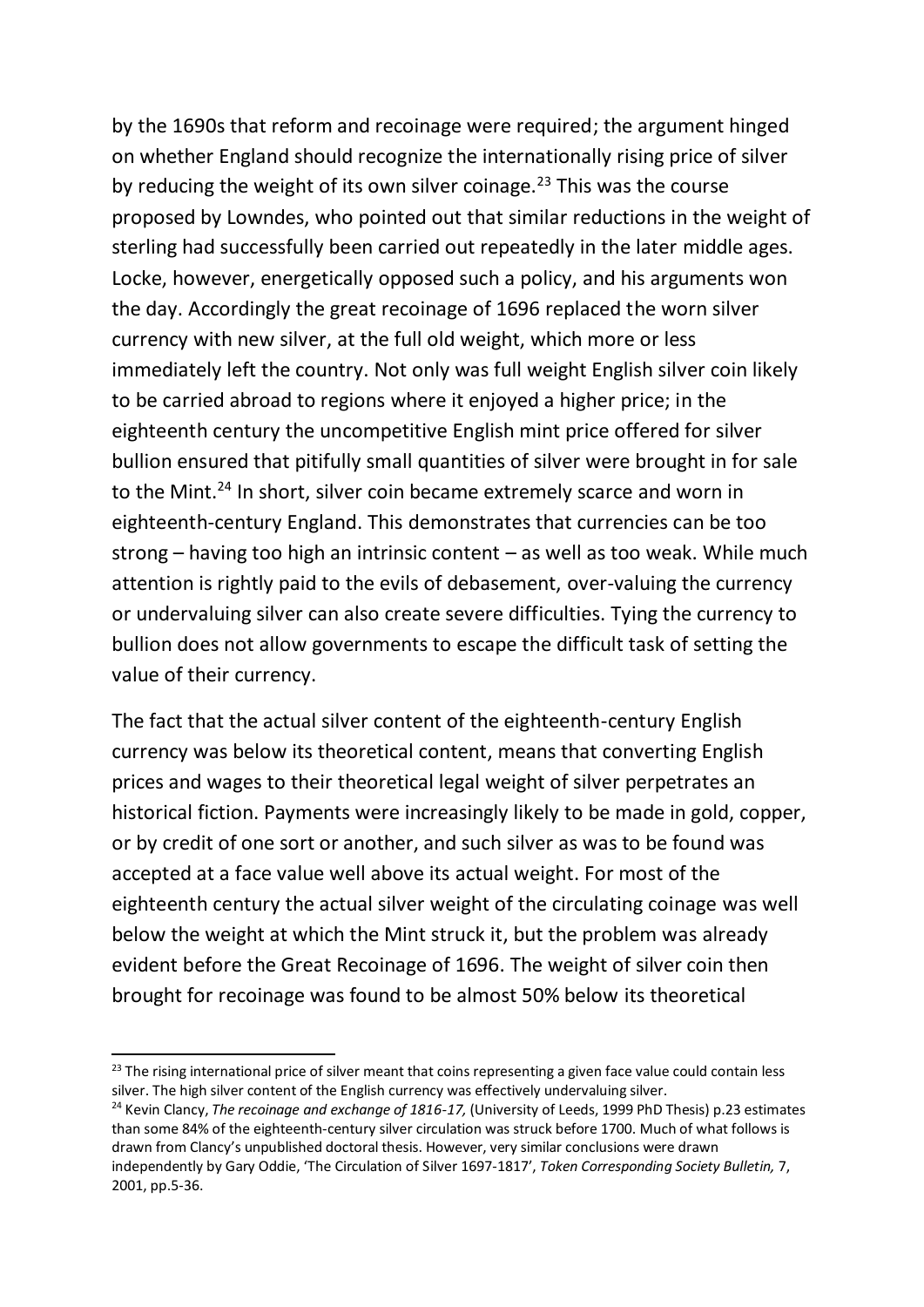weight.<sup>25</sup> As we have already noted, the Recoinage solved nothing. By 1754 *The Gentleman's Magazine* observed that crowns and half-crowns were rarely to be seen since most were thought to have been melted or exported, while many shillings and sixpences were of low weight.<sup>26</sup> A series of more quantitative contemporary estimates of the state of the silver currency over the century has been assembled by Clancy, including authoritative examinations by the Mint in 1786, 1787, 1798, 1807, and 1816.<sup>27</sup> These confirm that shillings and sixpences became particularly worn: shillings were 23 per cent light by 1786, sixpences 36 per cent light. By 1816 shillings were 30 per cent light, sixpences 40 per cent. In 1817 the £2.6 million in old silver withdrawn for recoinage was found to have lost an aggregate 26 per cent of its theoretical legal weight. $28$ 

Government had recognised this state of affairs in 1774, ruling that silver should only be taken by weight in payments over £25, but this meant that for payments of less than £25 worn coin was acceptable at face value regardless of weight. Clancy has characterized this as 'a tacit devaluation'.<sup>29</sup> Moreover employers seeking silver to pay wages found themselves obliged to pay one half or one per cent over the face value of the silver, despite knowing full well that its intrinsic value was perhaps 40 per cent light.<sup>30</sup>

Thus it is simply not now possible to speak with confidence about the weight of coin involved in any specific payment unless it was weighed and recorded at the time. On top of this uncertainty, it needs to be recognised that a widespread shortage of silver coin meant that payments were often not made in silver at all. Clancy has estimated that by 1790 the Mint had issued some 170 million copper coins, while counterfeit copper halfpennies and farthings exceeded that number. On top of that from 1787 millions of privately

<sup>1</sup> <sup>25</sup> Clancy, p. 3, citing Challis, *New History of the Royal Mint,* 380-2, Feavearyear, *The Pound Sterling. A History of English Money,* Oxford 1963, pp.129-31.

<sup>&</sup>lt;sup>26</sup> Clancy, p. 19

 $27$  Clancy, Table 2, pp.231-2. A similar table was independently compiled by Oddie.

<sup>28</sup> Clancy, p. 22, 145.

 $^{29}$  Clancy, p. 12-13. Coin hoards show that silver was often worn so smooth that coins could no longer be read. Clancy, p.21

<sup>30</sup> Clancy, pp.35-6.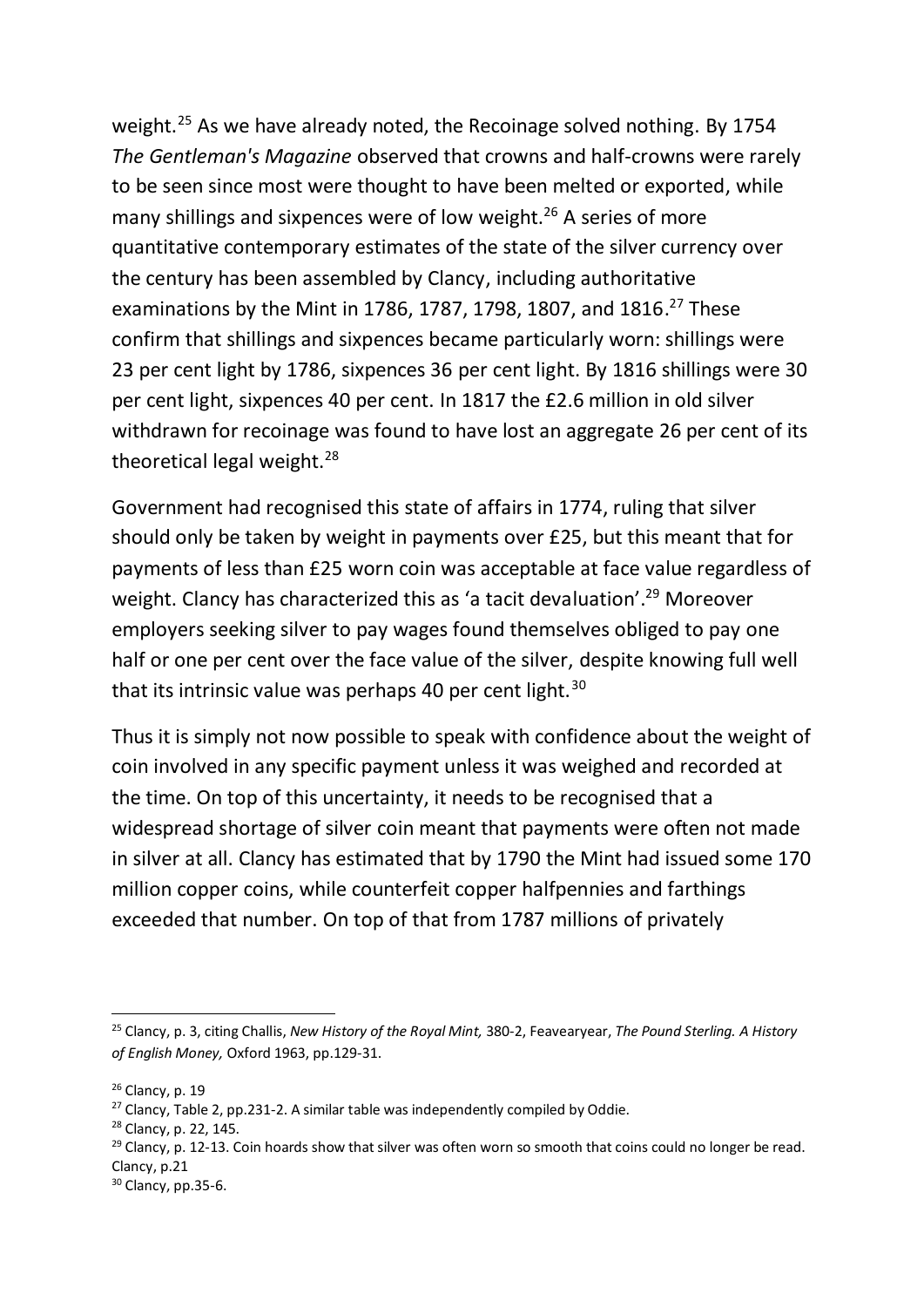produced copper tokens were struck, and tolerated by the authorities since they appeared to be supplying a real need.  $31$ 

Tokens of one kind or another were also struck in silver in an attempt to liberate the currency from the uneconomic mint price to which Locke had committed it a century before. The Bank of England issued tokens, as did numerous British towns and cities. The Mint also countermarked Spanish dollars for issue by the Bank giving them currency at face values more closely aligned to the prevailing open market price for silver than the Mint was permitted to recognize for its own official issues. These silver issues illustrate clearly the predicament in which the Mint found itself: the uncompetitive mint price set by Parliament left the Mint unable to strike the official British silver coinage, so it had recourse to unofficial alternative issues not shackled to an outdated mint price.<sup>32</sup>

In short, payments were either not made in silver at all, or if they were made in silver the weight of circulating coin was likely to be well below the legal standard. Consequently from the restoration of Charles II till after Waterloo the legal weight of the sterling silver coinage is no guide to the weight of circulating currency. So converting face value prices and wages to a silver equivalent based on the theoretical weight of the silver coinage is mistaken.

Of course other countries experienced worn currency too, but this problem was particularly acute in Britain between 1660 and 1817, because the mint price for silver offered there was further from the prevailing international level than elsewhere. This means that converting prices and wages to their theoretical legal weight would over-estimate silver contents generally, but to a greater extent in Britain than elsewhere. Converting nominal sums to silver weight not only creates inaccuracies, but it does so inconsistently.<sup>33</sup> Comparisons based on silver weight conversion can only be regarded as a very approximate guide.

-

<sup>&</sup>lt;sup>31</sup> Clancy, p.33-4.

<sup>32</sup> E. M. Kelly, *Spanish Dollars and Silver Tokens. An Account of the Issues of the Bank of England1797-1816,*  London 1976.

<sup>&</sup>lt;sup>33</sup> We cannot even be certain that the poor weight of the silver currency affected prices and wages equally. Social as well as economic factors may have allowed the more powerful party to any transaction to secure a better deal.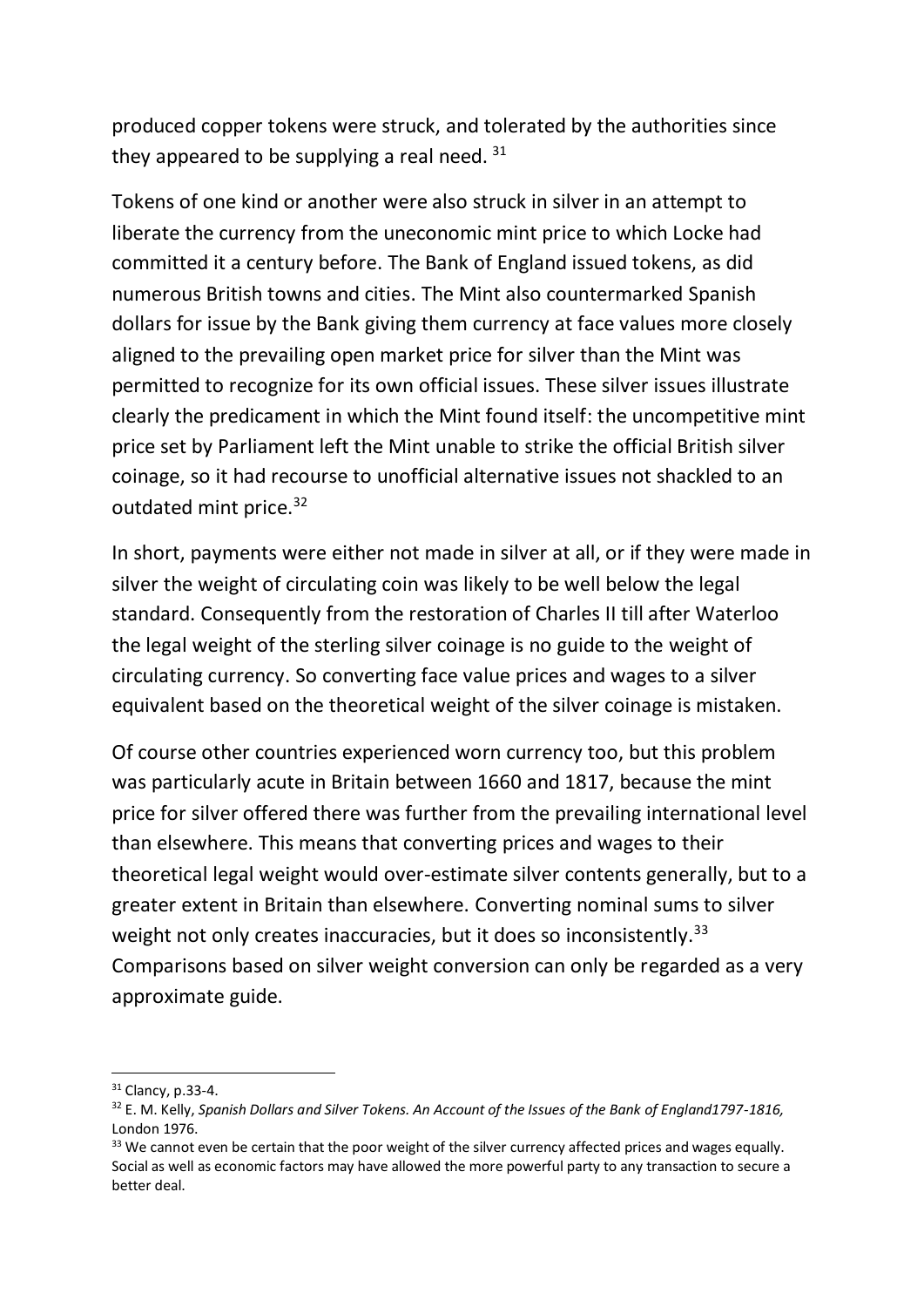#### **The variable value of silver**

Silver weight conversion is unhistorical, because the theoretical weight significantly exceeded the reality, but the idea of calculating in terms of silver weight is also philosophically flawed, in so far as it assumes (as Locke did) that silver provides some kind of constant yardstick which can be applied over centuries and continents. In fact the value of silver varied markedly over time and place. This truth can most simply be illustrated by observing the behaviour of gold:silver ratios. As long ago as 1967 Andrew Watson drew attention to the disparity of gold:silver ratios between the early medieval West and the middle East.<sup>34</sup> Fourteenth- and fifteenth-century gold silver:rates in China stood as low as 1:5, rising to about 1:10 in the seventeenth century, when European rates were around 1:15.<sup>35</sup> Whether between neighbouring countries or trading continents, bullion flows wherever it is more highly prized. Even if the relative differences were not great, merchants were quick to recognize the advantage in buying abroad with whatever metal enjoyed a higher price. The resulting bimetallic bullion flows have often been noted within Europe, but they also characterize inter-continental trade. Most clearly while early modern England (and to a lesser extent Europe as a whole) valued gold at around 12 to 15 times the value of silver, in China gold:silver ratios commonly stood at around 1:9 to 1:11, though Chinese-European gold:silver ratios tended to converge from the second half of the eighteenth century.  $36$  Fluctuating gold: silver ratios of this

<sup>1</sup> <sup>34</sup> Andrew M. Watson, 'Back to Gold – and Silver', *EcHR,* 2<sup>nd</sup> ser., XX, 1967, pp.1-34, especially pp.21-31. <sup>35</sup> X. Peng, *A Monetary History of China,* Shanghai 1954, translated by E. H. Kaplan, Bellingham, 1993, pp. 764- 8. D. O. Flynn and A. Giraldez, 'Global Economic Unity through the Mid-Eighteenth Century', *Journal of world History,* 13, 2002, pp.391-427. In the sixteenth century the price of silver in terms of gold in China was twice the price in Spain.

 $36$  Flynn and Giraldez cite Newton's 1717 opinion that 'in China...the ratio is 9 or 10 to 1 and in India 12 to 1, and this carries away silver from all Europe.' Peng, loc.cit.., Richard von Glahn, 'Money Use in China and Changing Patterns of Global Trade in Monetary Metals, 1500-1800,' in *Global Connections and Monetary History, 1470-1800,* eds. Dennis O. Flynn, Arturo Giraldez, and Richard von Glahn, Ashgate – Aldershot and Burlington VT, 2003, p.200 also notes convergence of gold:silver ratios between China and Europe in the 1640s, but confirms the later 17<sup>th</sup> century divergence and then renewed convergence in the later 18<sup>th</sup> century.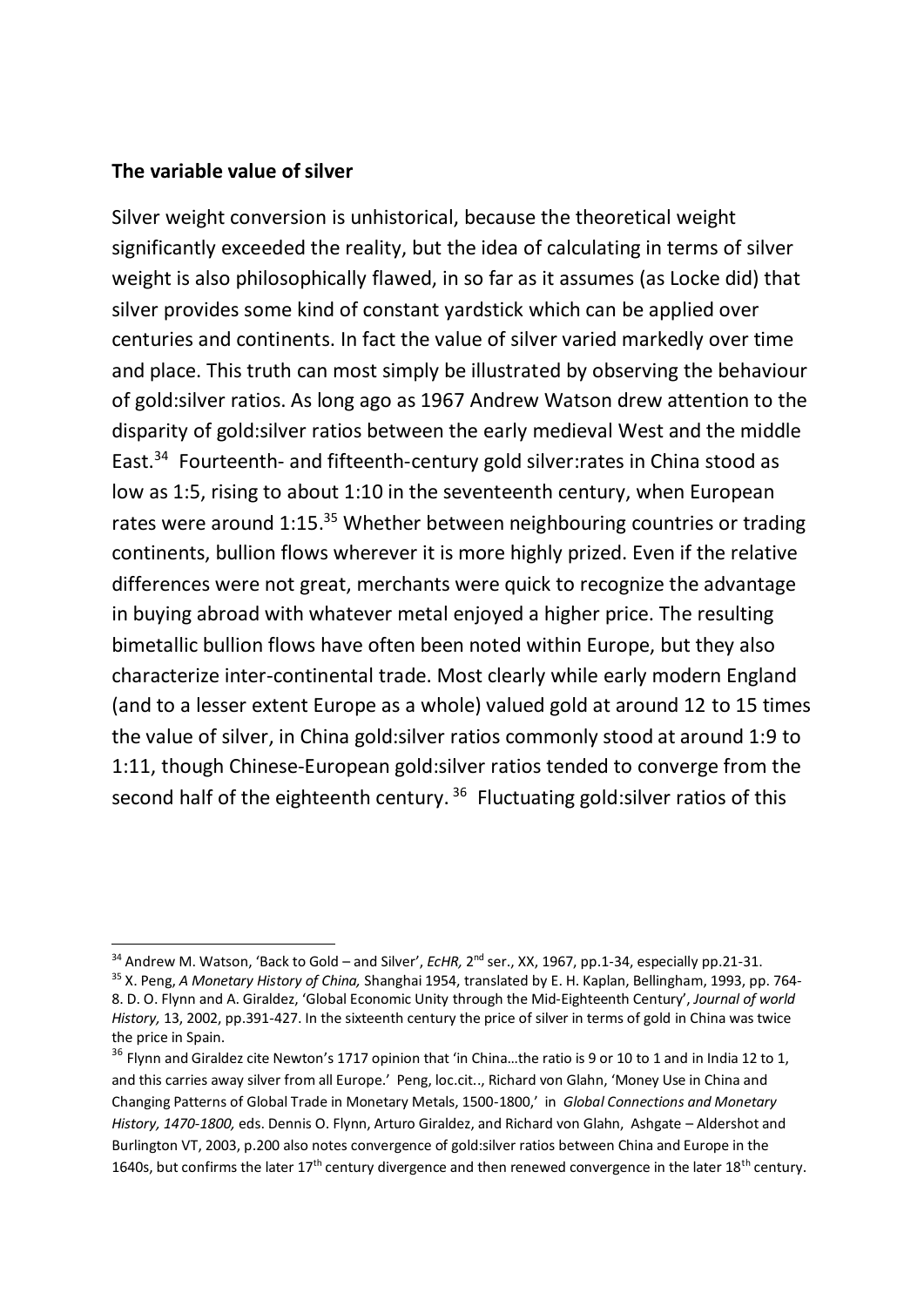sort demonstrate clearly that the value of silver was not constant historically or geographically.<sup>37</sup>

# **Conversion to silver weight unnecessary**

However, I confess it came as a surprise to me to realize that the results derived from converting nominal face value prices and wages to silver weight, and those reached by directly comparing nominal price:wage ratios are in fact identical. So long as both sides of the price:wage ratio are treated the same, we could as well multiply by any number as by the imagined weight of the silver currency; neither affects the *ratio*. This demonstrates the pointlessness of converting to silver weight; it fails to reflect the historical reality of practice at the time, and promotes the fallacy that silver is or has ever been a constant measure. Yet it does not alter the fundamental ratio between wages (or preferably earnings) and the cost of living.

So beyond the problems of conversion to silver weight equivalents, such conversions are not even necessary. In any case the original data on prices and wages has first to be collected in nominal, face value, prices. The cost of living can then be calculated relative to the wages of craftsmen or labourers, yielding a simple ratio, free of currency complications, which can still be compared internationally or over time. Converting the raw prices and wages to silver weight does not alter the ratio derived from nominal face value prices and wages, but is an unnecessary additional calculation, which may introduce error.<sup>38</sup>

# **Primacy of the underlying data**

What remains important for all international comparisons, however conducted, is that the underlying raw data and their interpretation are sound. Put bluntly, we must re-emphasize the history in economic history. Allen, for example, has made several caveats, recognizing that more research is needed

<sup>1</sup> <sup>37</sup> See also, Najaf Haider, 'Precious metal flows and currency circulation in the Mughal Empire', *Journal of the Social and Economic History of the Orient,* 39, 3, 1996, pp.298-364, especially at pp.349-55 for fluctuating gold:silver:copper ratios in India.

<sup>&</sup>lt;sup>38</sup> Appendix 1 details mistakes arising from converting to silver weight at the time of the sixteenth-century English debasements.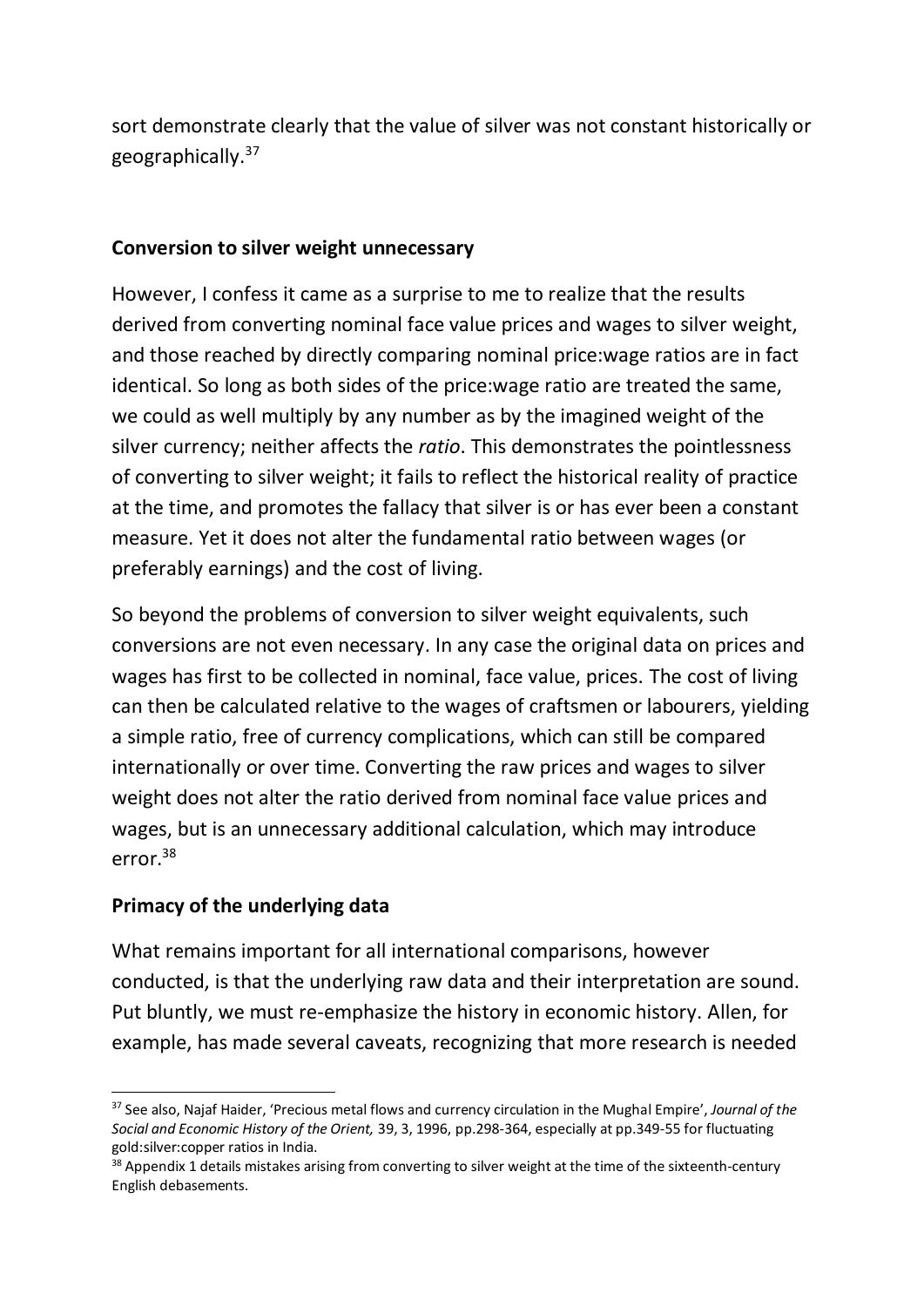in order to determine the appropriate allowance for housing costs within his estimate of the cost of living. <sup>39</sup> Phelps Brown and Hopkins also lamented the lack of data on rent, but additionally emphasized uncertainty about the number of days actually worked, which might vary because of holidays and still more because of the unavailability of work during 'hard times'.<sup>40</sup> Further concerns have been raised by Jane Humphries who recently questioned some of Allen's calculations, challenging his concept of Britain as a high wage economy.<sup>41</sup> In reply Allen has accepted that he underestimated the family's calorific requirements, but stands by his central contention that English wages compare favourably with those elsewhere.<sup>42</sup> In short, far more work needs to concentrate on improving the basic price and earnings data, rather than unnecessarily converting it to silver weight.

# **Nominal price and wage data in Strasbourg and China**

-

For example, even a cursory re-examination of the price and wage data from Strasbourg and China suggests there is room for improvement.

The Strasbourg series of prices and wages forms the reference point for Allen's pioneering paper, 'The Great Divergence in European Wages and Prices from the Middle Ages to the First World War'.<sup>43</sup> Allen's Strasbourg wages are drawn from Hanauer's *Etudes économiques sur 'Alsace ancienne et modern,* but are in

<sup>&</sup>lt;sup>39</sup> Allen set housing costs at 5% of labourer and craftsman expenditure, citing S. Horrell, 'Home demand and British Industrialization', *Journal of Economic History*, 56, . 3 (Sep., 1996), pp. 561-604. However, it may be noted that Horrell's figures range from 5.8% to 10.5, being notably higher in the nineteenth century and varying from one group of workers to another. Allen allows more spent on candles and lamp oil than on housing costs which seems odd. Elizabeth Gilboy, 'The Cost of Living and Real Wages in Eighteenth Century England', *The Review of Economics and Statistics,* vol.18, no.3, 1936, pp.135-6, suggests that 15 per cent of the average labourer's expenditure was devoted to rent and fuel, citing studies by Eden and by Davies. Arthur Young found that rent tended to equal about one-sixth of the labourer's annual wage: Gilboy, p.139. The assumption of a constant proportion of expenditure devoted to housing costs across the world may also require re-examination.

<sup>&</sup>lt;sup>40</sup> E. H. Phelps Brown and Sheila V. Hopkins, 'Seven centuries of the prices of consumables, compared with builders' wage-rates', *Economica* 1956, reprinted in E. M. Carus-Wilson (ed.), *Essays in Economic History,* II, London 1962, p.179.

<sup>&</sup>lt;sup>41</sup> Jane Humphries, 'The lure of aggregates and the pitfalls of the patriarchal perspective: a critique of the high wage economy interpretation of the British industrial revolution', *EcHR,* 66, 3, 2013, pp.693-714.

<sup>&</sup>lt;sup>42</sup> Robert C. Allen, 'The High Wage Economy and the Industrial Revolution: A Restatement', University of Oxford, **Discussion Papers in Economic and Social History Number 115, June 2013.** Allen continues to convert English and French price and wage data to silver weight.

<sup>43</sup> Robert C. Allen, *Explorations in Economic History,* 38, 411-447 (2001). Keystone in the sense that the values of all the compared cities are presented in terms of their ratio to the Strasbourg values.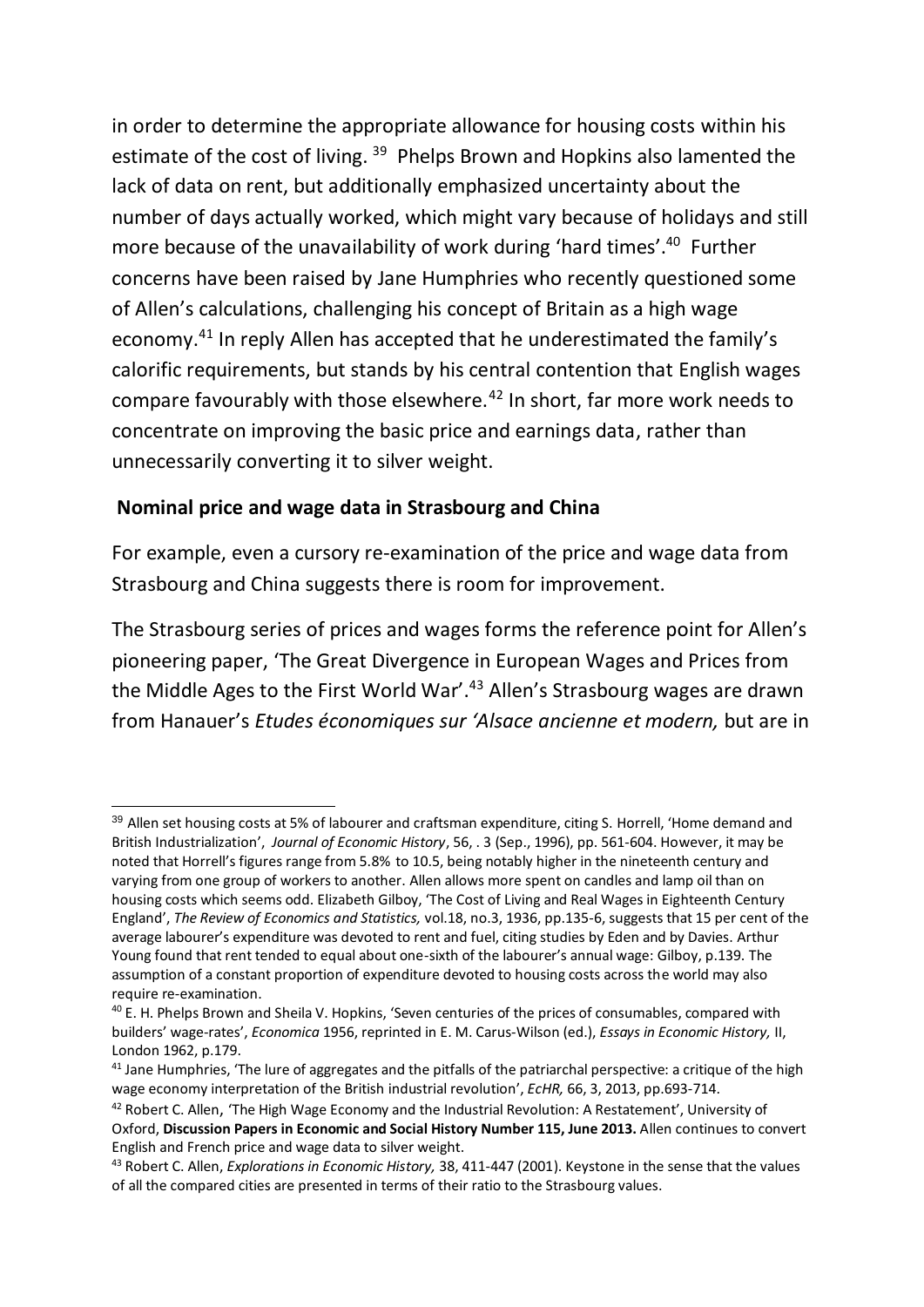fact Alsatian wages, including much material from towns such as Mulhouse and Colmar, as well as Strasbourg itself.

Before 1600 the Hanauer series is composed mostly of Strasbourg wages, together with some from Haguenau (30km south of Strasbourg) and Eschau (8km south of Strasbourg), so in this early period this series does constitute a reasonable guide to Strasbourg wages. However, in the seventeenth century the series is dominated by wages from Mulhouse (117km from Strasbourg) and Colmar (79.5km from Strasbourg). Such explicitly Strasbourg prices which are noted are consistently higher than the averages presented by Allen.

Thus Hanauer records a Strasbourg wage of 10.5 grams of silver for 1631. This is included in Allen's average of around 6g, but Allen's figure is actually driven mostly by Colmar and Mulhouse wages. From 1633 to 1694 a single average figure of 6.1g is suggested, but the rare Strasbourg wages recorded were 7.9g (1646), and 7.6g (1670). Eschau and Haguenau wages from close to Strasbourg were similarly higher than those from further south.<sup>44</sup> In the eighteenth century genuine Strasbourg wages are even scarcer. From 1702 to 1764 the Mulhouse and Colmar averages stood at 4.32g, while the sole Strasbourg wage in this period recorded by Hanauer was for a worker's wage set by the town in 1753 at 12 sous, or 144 deniers tournois.<sup>45</sup> Subsequently Mulhouse wages rise gently from 4.5g (1765-72), to 5.4g (1773-9), to 6.75g (1780-1800), but the Strasbourg-based average for 1801 to 1815 of 11.25g confirms the impression that wages in Strasbourg stood significantly above those from southern Alsace. In a nut-shell, the seventeenth- and eighteenth-century Alsatian wage series is not a reliable guide to Strasbourg wages.

Hanauer's data for Strasbourg prices, especially the price of grain are much stronger, though he is at pains to point out, as Allen also confirms, that the

<sup>1</sup> <sup>44</sup> Eschau 1672 and 1681: 8.7; Hagenau 1691:7.8. Hanauer presents his prices both in the original local money of account and in its equivalent in mid nineteenth-century francs. I have converted these franc wages to their silver weight equivalent (at 22 centimes per gram),for ease of comparison with Allen's wages given in silver weight.

<sup>&</sup>lt;sup>45</sup> Hanauer p.416 converts this 12 sous to 2.40 francs, implying a silver weight of 10.9g, but this appears to be in error, since Jean Duplessy, *Les Monnaies Francaises Royales de Hugues Capet a Louis XVI (987-1793), vol II,*  Paris 1989, p.320 no.1683, records the French coinage for Strasbourg 1741-71 at 2.948g silver for 12 sous tournois or 144deniers tournois. This is in any case a labourer's rather than a craftsman's wage, though the regulations for summer and winter work, with or without food and wine, with additional special payments for those not taking half hour breaks for lunch and tea are of some interest.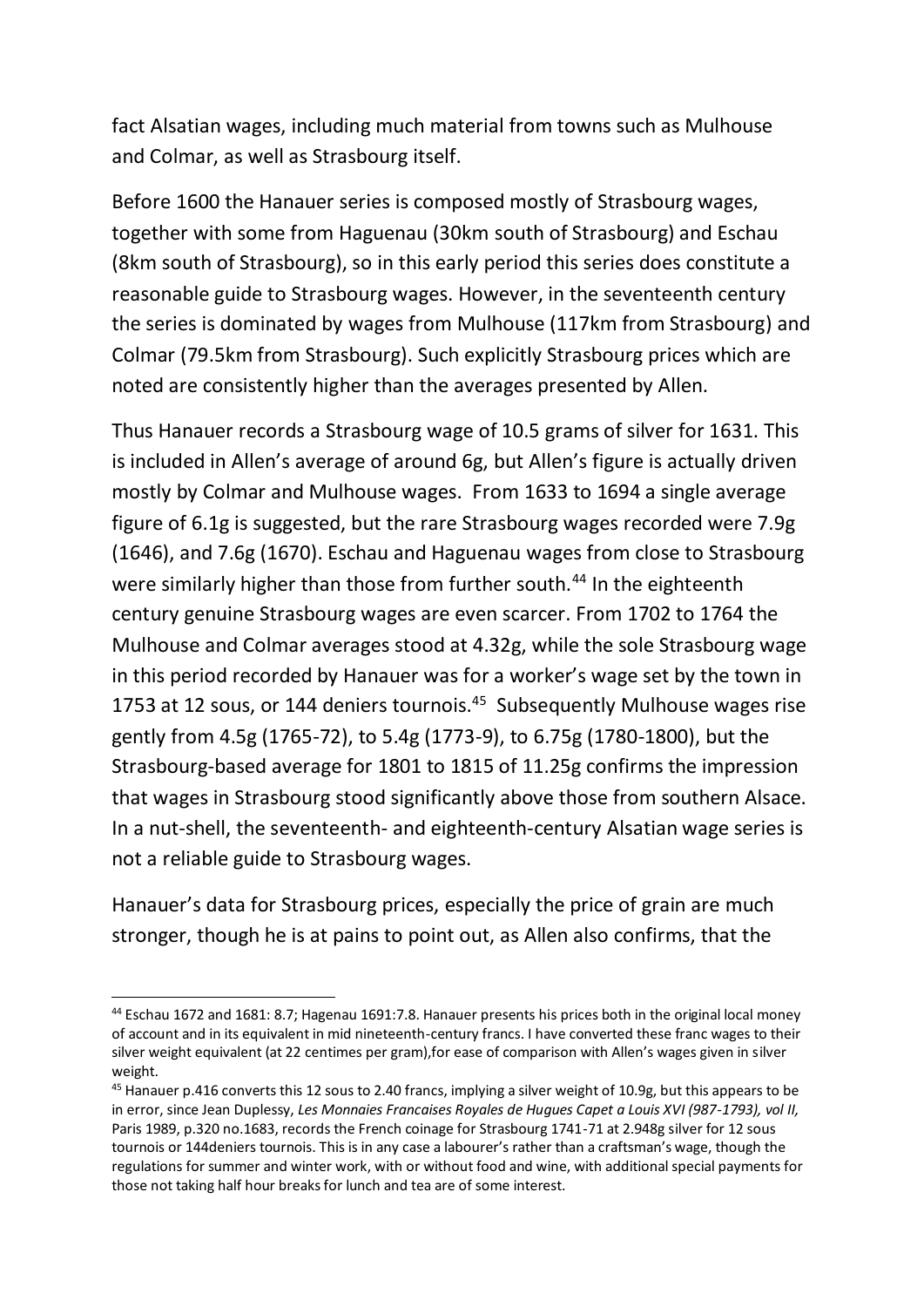price of bread is what really matters for the urban cost of living.<sup>46</sup> Nevertheless, bread prices are far from straight-forward. Obviously the price of wheaten bread differed from that of rye bread, but wheat loaves cost nearly twice as much in Strasbourg as in Colmar, because the quality of wheat flour also varied greatly between wholemeal and the finest bolted flour. Local custom and regulation varied enormously from place to place and over time. The yield of flour from the grain might also vary according to whether the grain was milled dry or wet. Regulations and taxes varied from place to place and over time, while bakers selling their own bread operated with different rules from those baking householders' own flour or dough (the hussfurer or hussbrotbecher.)<sup>47</sup> The complexity of the matter is such that it may be difficult to be sure of the comparability of bread tariffs from town to town. Grain prices, though standing at one remove from the retail price of bread, may actually be more comparable.

Comparing prices and wages between China and Britain is made all the more difficult since silver was not used in ordinary payments for goods or wages in China, which were actually acquitted in copper cash.<sup>48</sup> Moreover, the value of cash in terms of silver was also highly variable*.* <sup>49</sup> Fluctuations in the value of cash explain why conversion to silver weight might seem desirable, but they also show how unreliable silver as a yard-stick must be. Allan and his coauthors, calculate the wage rate in ounces (tael) of uncoined silver ingots (sycee),<sup>50</sup> yet conclude 'The wage rate thus derived seems extraordinarily low',

<sup>-</sup> $46$  Hanauer, pp.92-103for the price of grains, p.106 for the importance of bread prices,

<sup>47</sup> See Hanauer, pp.104-162.

<sup>&</sup>lt;sup>48</sup> Chinese cash are variously described as copper cash (Peng) or bronze cash (von Glahn). Chinese cash are known from different periods in both brass (copper-zinc) and bronze (copper-tin), so 'copper alloy' describes them best; see M.Cowell and Helen Wang, 'Metal Supply for the Metropolitan Coinage of the Kangxi Period (1662-1721), *Numismatic Chronicle,* 158, 1998, pp.185-96, and M. R. Cowell, J. Cribb, S. G. E. Bowman, and Y. Shashoua, 'The Chinese Cash: composition and production; in M. M. Archibald and M. R. Cowell, eds., *Metallurgy in Numismatics 3,* 1993, pp.185-98.

<sup>49</sup> Robert C. Allen, Jean-Pascal Bassino, Debin Ma, Christine Moll-Murata, and Jan Luiten van Zanden, 'Wages, prices, and living standards in China, 1738-1925: in comparison with Europe, Japan, and India', *EcHR*, 64, S1, (2011), pp.8-38. Kent Deng and Patrick O'Brien, 'Locating a Chronology for the Great Divergence: A Critical Survey of Published Data Deployed for the Measurement of Nominal Wages for Ming and Qing China', forthcoming. See also Alejandra Irigoin, 'A Trojan Horse in Daoguang China? Explaining the flows of silver in and out of China', LSE Working Paper No. 173/13 illustrates the variable fineness of silver coin and bullion in China. Also Kuroda, 'Anonymous Currencies or Named Debts, Local Credits and Units of Account', pp. 57-80, for the variability of ingots.

<sup>50</sup> Peng Xin wei, *A Monetary history of China,* translated by Edward H. Kaplan, (Centre for East Asian Studies, Western Washington University) 1994, volume 1, p. xl, defines the Qing Treasury ounce (tael) as 37grammes.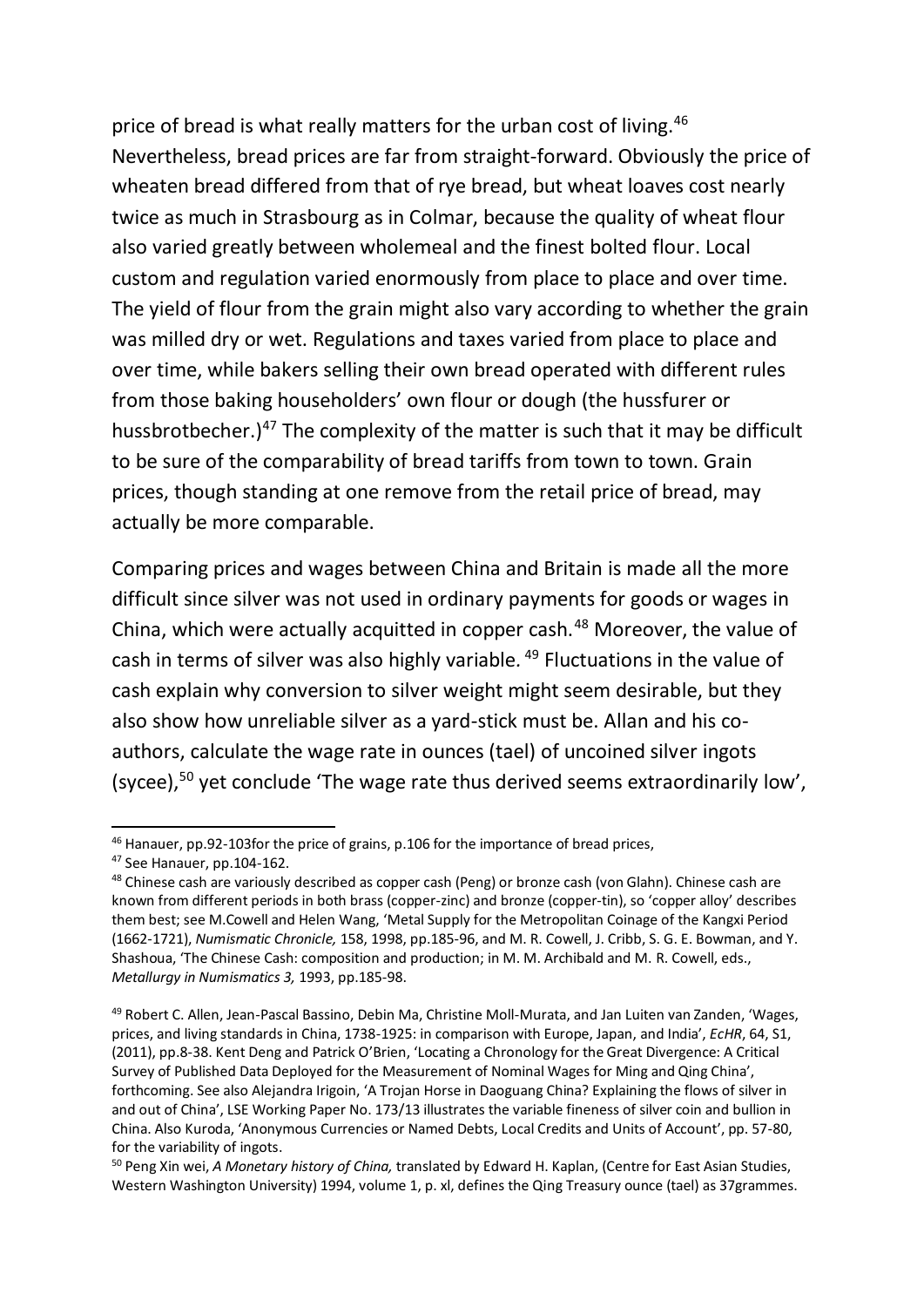which they attribute to an unspecified additional wage in food. $51$  This is no doubt an important factor, as is confirmed by O'Brien and Deng,<sup>52</sup> though one also wonders about the accuracy of the cash-silver conversion, which was highly variable over time and from place to place.

The variable relationship between uncoined silver in which government operated, and the copper cash which served the daily needs of the common people must raise doubts about international comparisons based on silver. Peng and von Glahn offer tables presenting cash-silver equivalents which demonstrate this variability, rather than providing a usable exchange rate for conversions. <sup>53</sup>

-

<sup>52</sup> Deng and O'Brien, point out that money wages were still exceptional in China, and those we do know of would probably have been supplemented by payments in kind; they were certainly insufficient to support a worker and his family. Uncertainties remain about the numbers of days worked per year, and about the role of supplementary income earned by other family members. Deng and O'Brien conclude,'…almost all the data …remains sparse, insecure and difficult to interpret.'

<sup>53</sup>For the following passage on silver-copper cash values, see Peng, pp.732-3; 736 fn., and Table 1; 739-40, including Table 2; and 759. Although Peng offers tables indicating the price of silver in standard cash, together with tables indicating the price of rice in both cash and uncoined silver, he warns frankly 'Naturally changes in the silver-cash coin exchange price influenced prices in general, but the nature of that influence depended on what money was used to express a price or what money was used to pay for something.' Peng, pp.740-1.

Again, p.744. 'prices varied according to the type of coins people offered in exchange.' Von Glahn also offers a table of highly variable silver/cash exchange rates, together with rice prices in silver and in cash from 1600 to 1800, indexed on 1691-1700, op.cit., Table 9.1, p.191.

For refined ingots see Joe Cribb, *A Catalogue of Sycee in the British Museum: Chinese Silver Currency Ingots,*  (British museum, 1992.

<sup>&</sup>lt;sup>51</sup> Allen et al., p.35. The authors recognize the limitations of their calculated wage rate, using only the resultant trend, not the wage level.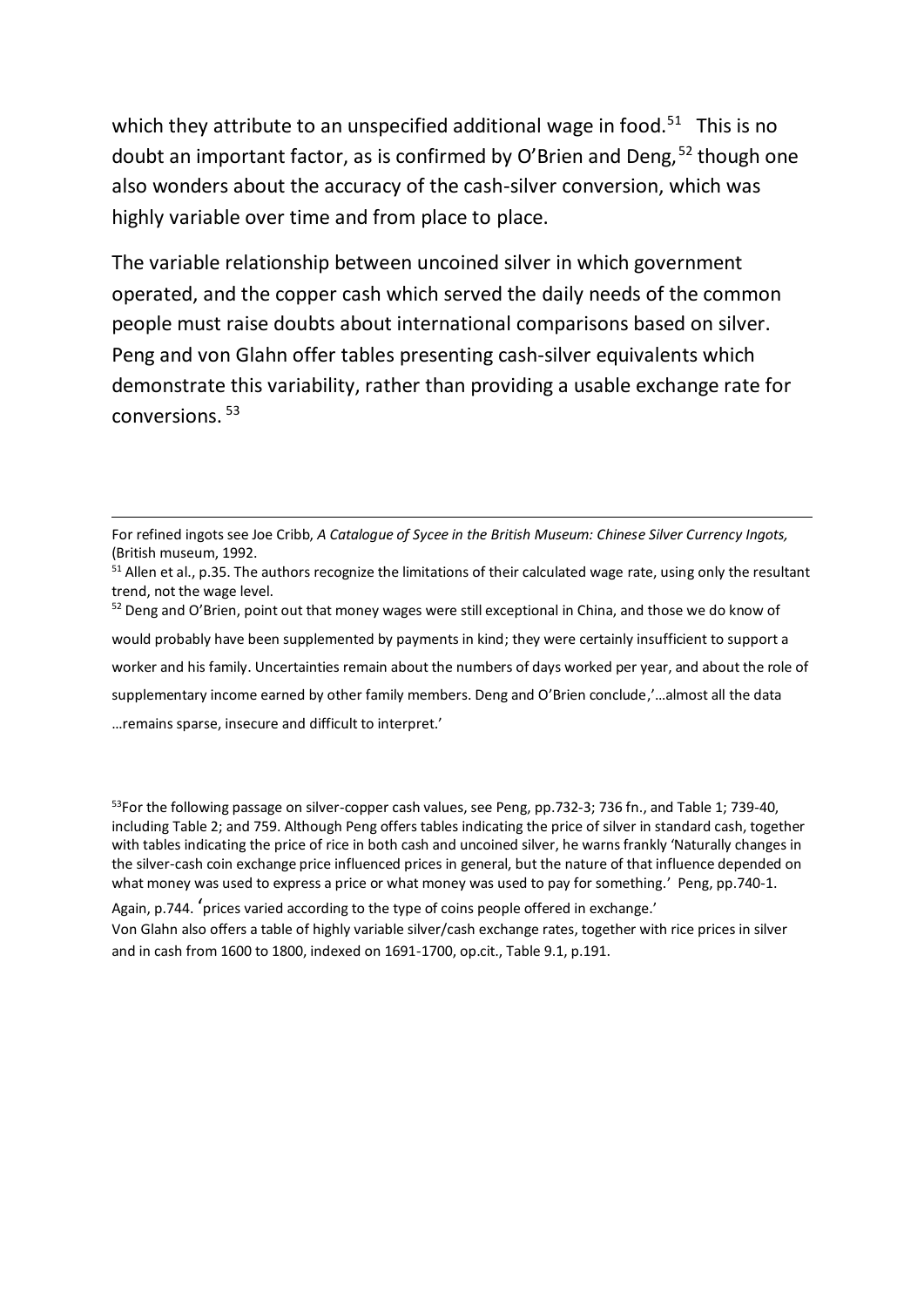Qing government attempted to fix the silver–copper ratio at 1ounce (tael) of silver to 1000 cash, but market prices were more variable, with light and heavy cash in circulation together, with different purchasing power; heavy coins were often melted and turned into privately issued lighter cash. Thus in 1702 heavy cash of restored weight were rated at 1000 to the ounce of silver, but new light cash were also officially issued at 1000 to 0.7 oz silver, to try to meet the need served by privately issued cash. Nevertheless, heavy cash continued to rise in price, buying an ounce of silver for well below 1000 cash. By 1722 an ounce of silver exchanged at 780 'capital large coins', though different rates applied to small coins or privately issued imitations. The attempt to fix the price of an ounce of silver at 1000 cash was renewed in an edict of 1730, but in 1732 capital large standard coins were still at 800 per oz silver. Despite the government's wish to stabilize the exchange price of an ounce of silver at 1000 cash, the market price was generally significantly lower. Huang Ang's contemporary account of 1752 noted: 'After 1740-41, the use of silver declined and the circulation of coin increased, to the point where today coin is employed almost exclusively. Even in transactions of ten or a hundred taels coin is used rather than silver.'….'Previously the silver:coin exchange ratio was 1ounce to 840 cash (at the beginning of the dynasty it had been 1:900). Later it declined to 1:800, and now it has fallen to 1:700.Coin is much more abundant than before. Yet in the past when coin was scarce its value was stable, but now the value of coin has risen sharply even though there is an abundant supply.<sup>'54</sup>

However, the nineteenth century brought a turning point in the silver and copper cash exchange rate. Earlier copper cash had been expensive, and silver relatively cheap. Thereafter silver became expensive and coins cheap. Private minting of small coins and an influx of light foreign coins increased the supply of cash, while silver became more expensive as it had started flowing abroad. In the eighteenth century, an ounce of silver had exchanged for 700 to 800 cash, rising during the Jiaqing period [1796-1821] to over 1000 cash. By the

1

<sup>&</sup>lt;sup>54</sup> Quoted by von Glahn, p.193, who also notes that the use of cash rather than uncoined silver became standard in the grain trade by the 1740s, and dominant in wage contracts in the 1760s. von Glahn found that cash also became normal in sales of arable land spreading from Shandong in the 1760s to the Yangzi Delta in the 1770s and to Beijing in the 1790s. Peng's Table on p.736 also illustrates regional variations.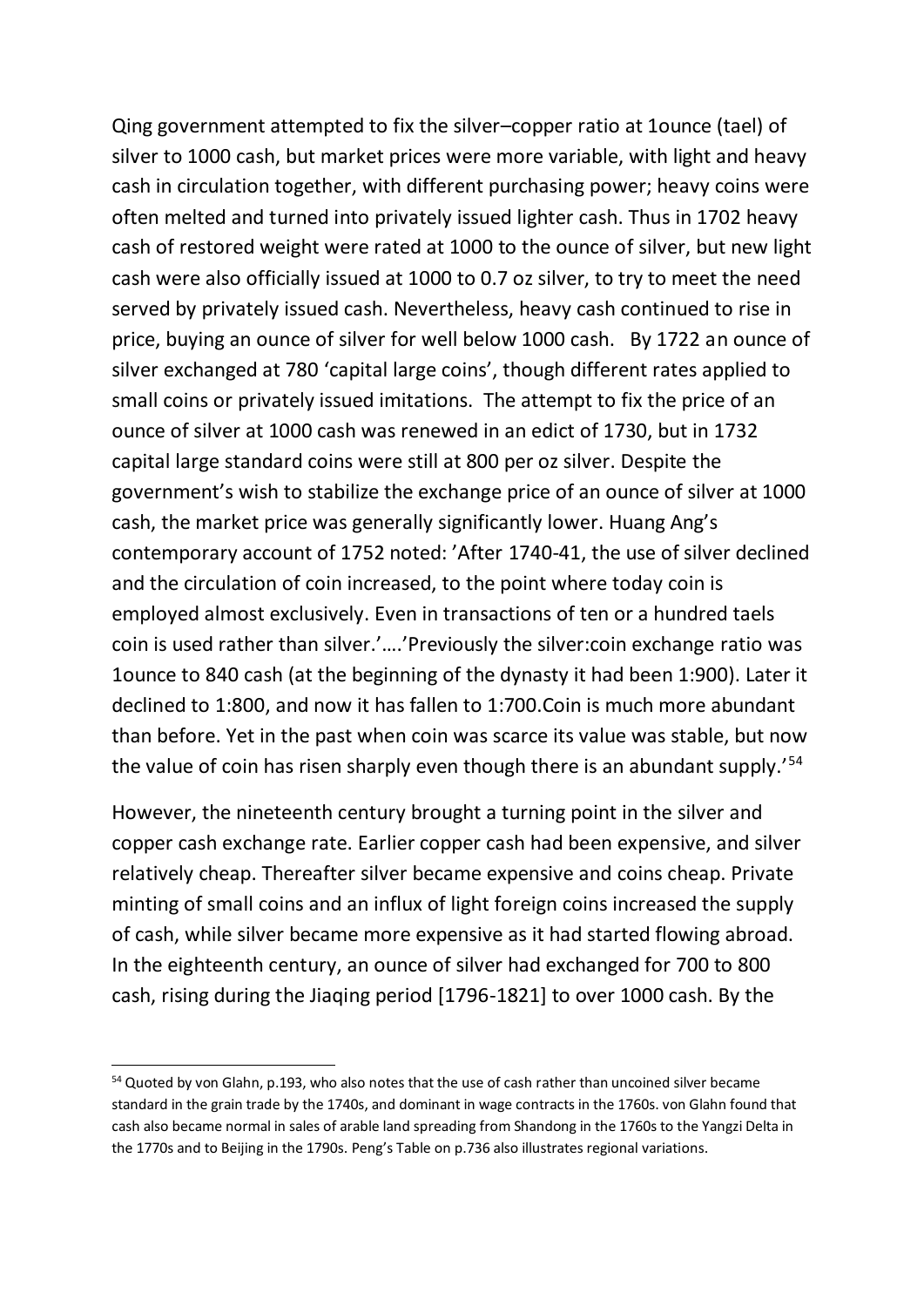middle of the nineteenth century the price was rising to 2000 cash.<sup>55</sup> Peng argues that the opium trade reduced the quantity of silver sent to China after the end of the eighteenth century, and in the nineteenth century, English merchants began to export silver from China.

However, Irigoin introduces a further element into the story, distinguishing between the silver ingots, and the Spanish-American silver coins imported into China. The variable and uncertified weight and fineness of ingots made coined silver particularly attractive. <sup>56</sup> The absence of an officially issued Chinese silver coin, allowed foreign merchants to exchange dollars, especially the old Carolus dollar, in China for ingots (sycee) at a profit. In short, while the quality, weight, and availability of the copper coinage varied, so too did that of uncoined silver.<sup>57</sup>

Pitfalls in the path of the historian of Chinese prices and wages thus include the fluctuating international and Chinese values of silver bullion, silver coin, and copper, and the widespread circulation of both heavy and light official cash, and of privately issued light-weight cash. The manufacture of silver ingots was also decentralized.<sup>58</sup> Regional variations in a country the size of China were obviously highly significant, both between north and south and between town and country.<sup>59</sup>

As if these difficulties were not formidable enough, information on wages, and especially actual earnings, is hard to find.<sup>60</sup> Comparison between England and

-<sup>55</sup> Peng, p.740.

<sup>&</sup>lt;sup>56</sup> Sycee tested in the British museum ranged from 99.6% to 93.2% silver, while their weight and size varied from 2098 grammes to 26 grammes; see Cribb, p.316. The fineness of dollars (pesos) also varied somewhat between different issues, but such changes were controlled, allowing users to distinguish between issues on sight. Distinguishing the fineness of ingots (sycee) required testing by shroffs, or pawnbrokers, since although ingots were stamped with makers marks there was no government control of their manufacture.

<sup>&</sup>lt;sup>57</sup> Irigoin also suggests that it was the scarcity of Carolus dollars which led merchants to send opium to China in exchange for silver ingots (sycee).

<sup>&</sup>lt;sup>58</sup> Cribb, op. cit., p.15: 'Both central and local government chose to pass the responsibility for making the ingots and setting the standards for their use to local bankers.'

<sup>59</sup> For further detail on the complexity and variability of Chinese currency, see also John E. Sandrock, *Copper Cash and Silver Taels. The Money of Manchu China,* Baltimore, 1995.

 $60$  Peng, p.738 is clear that Qing wages were very low, though his evidence is fragmented. Allen et al. rely on Gamble's series which seems to be the best we have, though it is very hard to know how far it is representative of wages for other types of work, or other regions. However, see now Debin Ma and Weipeng Yuan, LSE Economic History Working Papers , 201/2014,

<sup>&#</sup>x27; Discovering Economic History in Footnotes: the Story of Tŏng Tàishēng Merchant Archive (1790-1850) and the Historiography of Modern China', which draws attention to an important new source, which holds out the prospect of a very significant addition to the available data on Chinese prices and silver:cash ratios.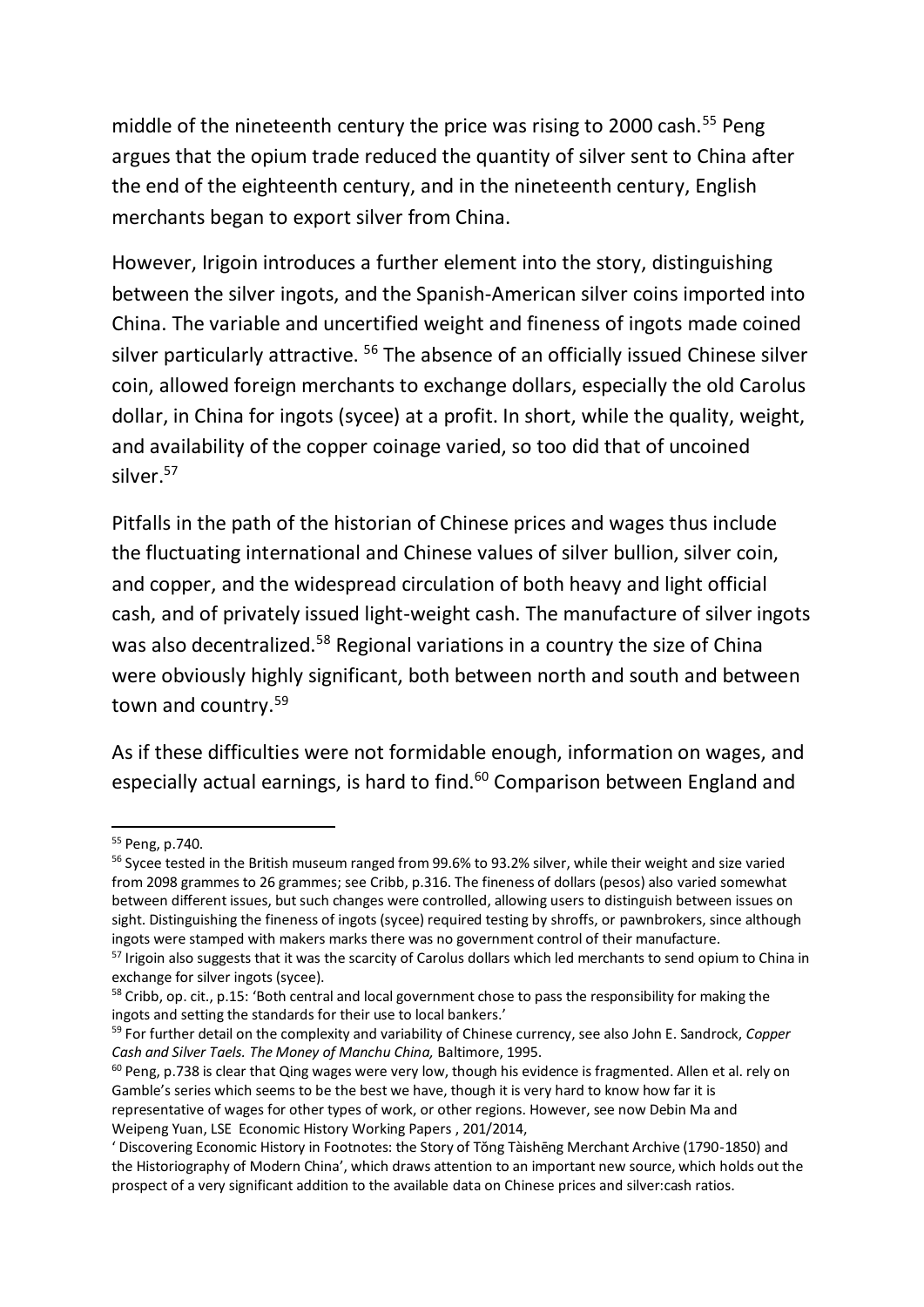China in silver weight thus involves converting English prices and wages to silver weights which did not reflect reality, and converting Chinese cash prices and scanty wage data to uncoined silver weight according to formulae founded on patchy, and sometimes contradictory, surviving evidence.

Given such reservations about the quality of the international data with which the English evidence is to be compared, it seems we should focus effort on a fuller appreciation of the detailed prices and wage data as recorded originally in nominal, face value, terms. Silver conversion is an unnecessary diversion since the *ratio* between prices and wages is unaltered by conversion to silver weight.

# **Monetary Policy**

Moreover, conversion of the original data to silver weight equivalent also obscures the role of national monetary policies, and the fact that currencies can hold different values domestically and internationally. And there are in fact other ways to make international price-wage comparisons. Broadberry chooses to approach living standards by comparing estimated GDP per capita. This method does not engage with actual wages at all, but it has the merit of using nominal prices in local currencies adjusted for purchasing power parity.<sup>61</sup> Purchasing power parity (PPP) is a concept which recognizes that currencies enjoy a different value domestically in terms of goods and services from that indicated by foreign exchange rates. Since labour was not internationally tradable, the analysis of wages needs to focus on the domestic value of currency. PPP focuses on domestic price and wage structures, rather than foreign exchange rates, just as prices and wages expressed in domestic face value money of account are a better guide than converted silver weight prices.

Nevertheless the fact of price divergence from place to place is not to be disputed. Price differentials and divergence between more and less prosperous regions are normal and recur throughout history. Then as now, price differentials are the fundamental basis of trade, moving goods from regions

<sup>1</sup> <sup>61</sup> Stephen Broadberry, 'Accounting for the Great Divergence' (26 January 2013) Circulated paper. Comparisons are made on the basis of 1990 international dollars. Since these international dollars are based on purchasing power parity exchange rates they have the merit of reflecting the domestic value of currencies rather than their foreign exchange rate. It should be noted, however, that working in 'international dollars' has its own problems.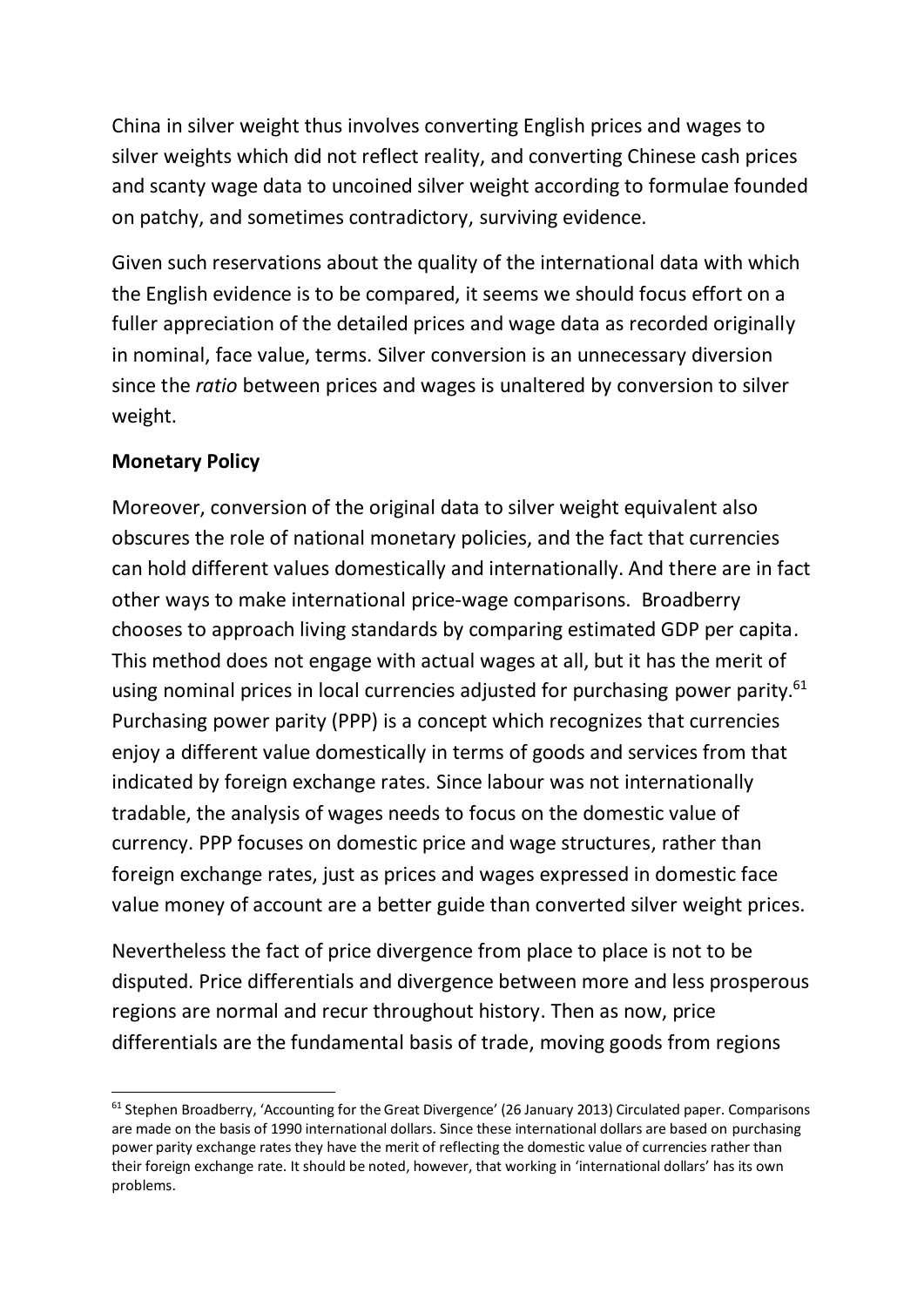readily supplied to those of greater demand. The cheaper grain from Poland commanded a higher price if shipped to the Low Countries; livestock farmed in Scotland and the north of England was sent to supply demand from southern towns and agricultural regions growing grain. In this way a region's natural advantages promoted local production and dietary habits of a particular character, and coloured trading patterns with its neighbours. Trading relations across continents performed in the same way, as Spanish-American silver was shipped to Europe and to Asian suppliers of textiles, dye stuffs, tea, and spices.<sup>62</sup> Nor is it disputed that international trade made some regions more prosperous than others. A healthy long-term balance of payments founded chiefly on wool and cloth allowed England to establish a strong currency of high intrinsic content, which is well attested from the early middle ages until modern times.<sup>63</sup> The importance of divergence lies above all in the rise and fall of regions' prosperity and the measures taken to achieve or retain advantage.

Strong currencies are the hallmark of prosperous trading nations, which typically enjoyed a higher standard and cost of living necessarily accompanied by higher wages. Germany, or Japan supply similar contemporary examples of the same phenomenon, though it may be noted that the recent strength of the mark and yen was built on much weaker post-war exchange rates which facilitated reconstruction. While prosperous trading nations were characterized by hard or strong currencies, less fortunate regions tend to devalue, that is to say in a historical context, to debase. Debasement and devaluation could of course generate ruinous inflation, destroying any confidence in the currency, but a well-judged devaluation could promote exports, stimulate the economy as a whole, and provide a much needed boost to the domestic money stock. Conversely, the attempt to maintain a currency which was too strong could restrain nominal prices but also deny the domestic economy an adequate circulating means of exchange, depressing economic activity. In short, establishing the appropriate strength for the currency had important implications for the performance of the economy as a whole. While these truisms appear trite and commonplace for economists and modern

1

<sup>&</sup>lt;sup>62</sup> Broadberry notes the special role of long distance trade in developing divergence, citing Acemoglu, D., Johnson, S. and Robinson, J. (2005), "The Rise of Europe: Atlantic Trade, Institutional Change, and Economic Growth", *American Economic Review*, 95, 546-579.

 $63$  Indeed the strength of sterling, and the high wages and cost of living which are associated with it, are a constant feature of English economic history before the twentieth century.